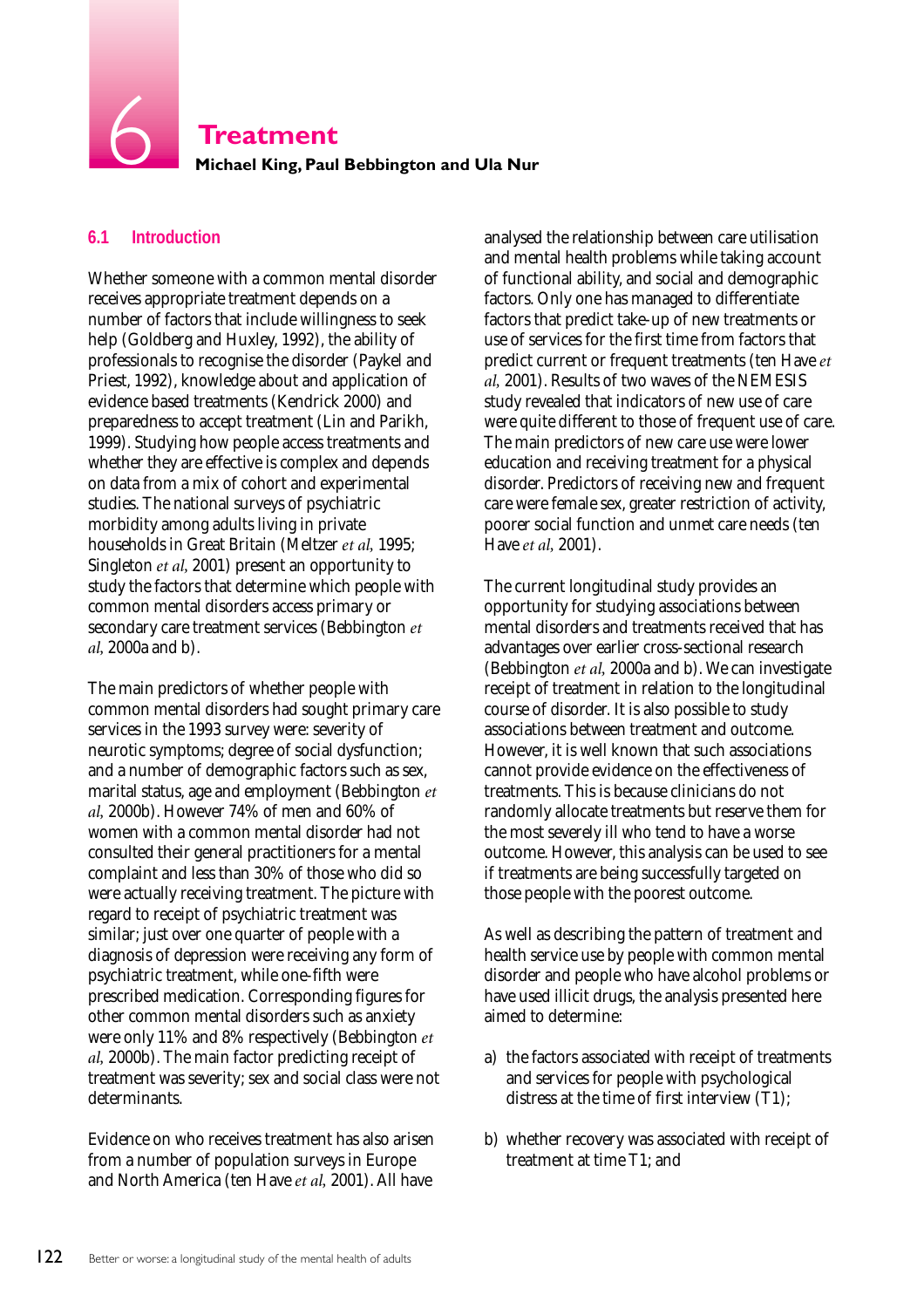c) the extent of respondents' needs for psychiatric treatments and the extent to which these were met.

## **6.2 Definitions and methods**

In order to achieve the first aim, two principal approaches to the data were taken. Firstly, the associations between the presence of a common mental disorder (score on or above a threshold of 12 on the CIS-R) at T1 and the treatments participants reported that they received were examined. One immediate difficulty was to define over what time period such data should be applicable. In order to take account of all possible interventions, treatments and service contacts reported by respondents at T1 and at follow-up (T2) were both included. Thus a patient might report a treatment or service contact at T1 and the same at T2, or just contacts at either T1 or T2. The time periods covered for each type of contact were those thought to be most accurately recalled, but it must be emphasised that they differ in duration and not all cover the whole time elapsed between interviews. Coverage and content of treatments and service contacts were as follows:

- Treatment was defined as psychotropic medication (any medication in classes 4.1, 4.2 and 4.3 of the British National Formulary, ie hypnotics and anxiolytics; drugs used in psychoses and related disorders; and antidepressant drugs) and psychological therapies, such as counselling or psychotherapy. Data were available for all current treatments at each interview, but were not available for the whole 18-month period between interviews.
- Service contacts were defined as:
	- Inpatient hospital stays or outpatient/day patient<sup>1</sup> psychiatric contacts in the three months prior to T1 and/or the three months prior to T2.
	- $-$  Day care service<sup>1</sup> contacts in the three months prior to T1 and/or at any time between T1 and T2.
	- Community care contacts in the three months prior to T1 and/or at any time between T1 and T2.

– General practice contacts for mental health reasons for the two weeks prior to T1 and/or at any time between T1 and T2.

Secondly an analysis was carried out to determine the factors associated with receipt of treatment or services as defined above and report unadjusted Odds Ratios for each of these, as well as Odds Ratios adjusted for age and CIS-R score at T1.

In order to address the second aim, the data on treatments and services received at T1 were combined into one variable in order to examine whether treatment at T1, broadly classified in this manner, was associated with recovery at follow-up after controlling for socio-demographic and other confounders. Recovery was defined in symptom terms as those people who scored above the threshold of the CIS-R at T1 but no longer did so at T2, as in Chapter 3. Thus, only participants who had a common mental disorder at T1 were considered in this analysis. First the proportions recovering among those who reported receiving at least some treatment were compared with those who did not. Then socio-economic factors, CIS-R scores at T1 and receipt of treatment at T1 were entered into a multivariate model to predict recovery, using logistic regression. In this way, the independent effect of treatment on recovery could be examined.

The level of need for treatment and the extent to which these needs are being met has been addressed using the second-stage telephone interview data. These interviews were conducted by eleven junior doctors using the community version of the MRC Needs for Care Assessment (NFCAS-C). Clinical judgement is used to assess whether a clinical problem exists in one of seven areas of function. If so, need is defined in terms of appropriate actions to be taken by clinicians in the categories: met need; unmet need; no need; and no meetable need. The category 'no meetable need' includes those who have a potential need but have refused treatment or would refuse it if offered. The assessment also provides information on over-provision. Further details of these assessment procedures are provided in Chapter 1.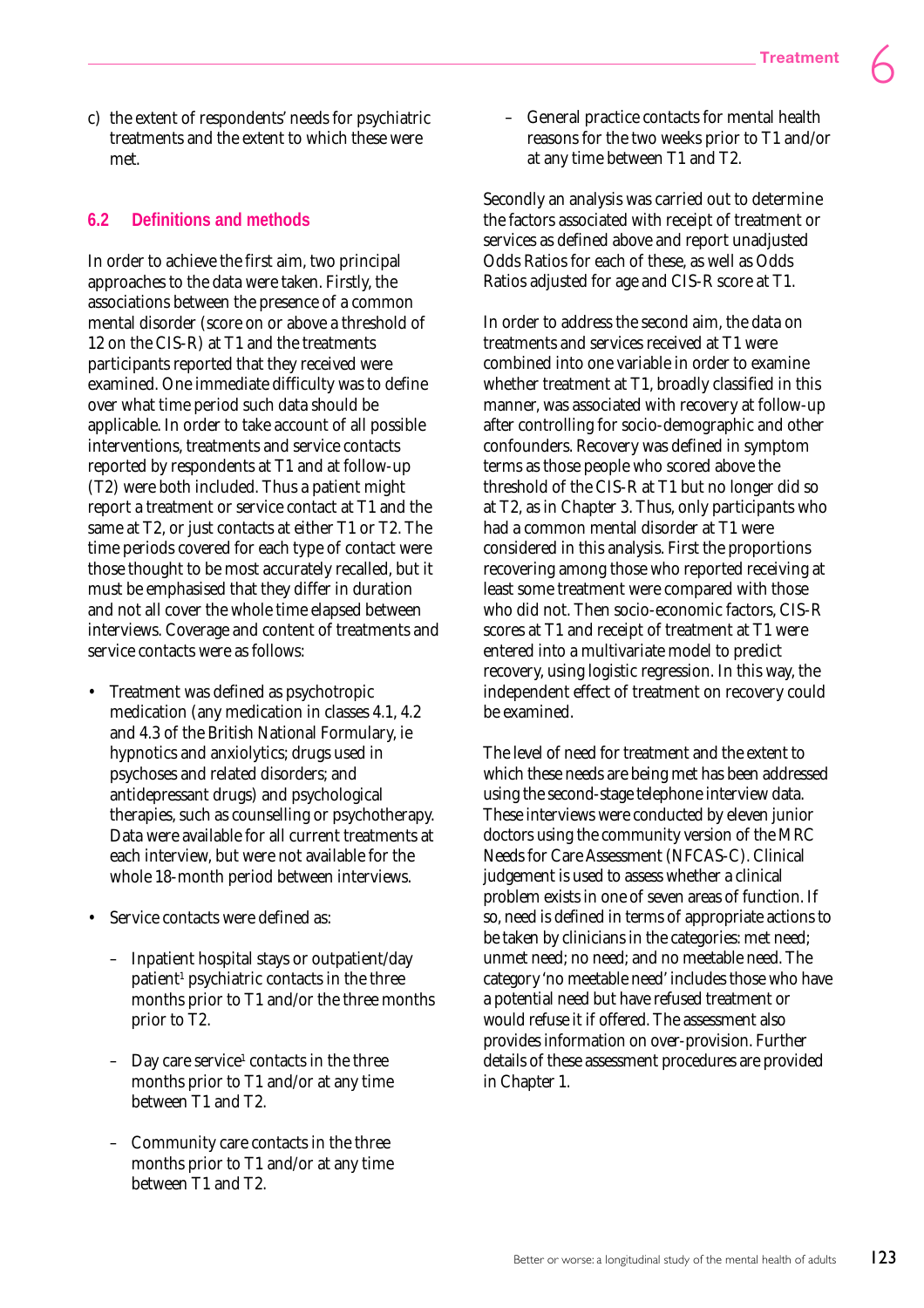## **6.3 Extent of treatment and service provision**

In this chapter we examine treatments received, and service contacts made, by people with common mental disorder over 18-24 months. This provides a longer-term perspective than the cross-sectional assessments conducted to date in the two national surveys of psychiatric morbidity. However, the proportion of people reporting service contacts in primary and secondary care or receiving treatments throughout the follow-up period remained similar to those reported at T1 (Singleton *et al,* 2001).

Nearly a quarter of the population (23%) had received some treatment or services for a mental health problem either at T1 or T2. Some sort of treatment, either psychoactive medication or some sort of psychological therapy or counselling, was reported by 11% of people. The most commonly used services were the GP or family doctor (mentioned by 13% of people) and community care services (10%), while 1% or less had used outpatient, in-patient or day care services during the period under consideration. Women were more likely to have received treatment or used services of all types than men: 29% of women had received either treatment or services compared with 17% of men. *<i>(Table 6.1)* 

People with common mental disorder at T1 were far more likely to have received treatment or services in the time period under consideration than those who did not have a disorder at that time. Just over one third of people scoring on or above the CIS-R threshold at T1 had consulted their GP for mental health reasons and one quarter to one third had received medication and/or counselling for their disorder from primary or secondary care services. People with severer psychiatric symptoms at T1 were more likely to have received some form of treatment or service contact: the proportion of people receiving any service or treatment rose from 15% of those scoring 0-5, to 29% of those scoring 6–11, 48% of those with scores of 12–17 and 56% of those with scores of 18 or above on the CIS-R.

*(Table 6.1 and Figure 6.1)*

In general, those with persistence of psychiatric disorder over the 18 months were most likely to have received some form of treatment or service contacts (62% had done so) and those who were

#### **Figure 6.1 Receipt of treatment at T1 or between T1 and T2 by level of CIS-R score and sex**



well at both interviews least likely to have done so (15% had). Those with onset of disorder (51%) or who had recovered by T2 (42%) fell between these two extremes. Women with onset of disorder were more likely than those who had recovered at T2 to have received treatment but this was not true for men. *(Table 6.2)*

Men or women with hazardous or dependent alcohol consumption, or recreational drug use were no more likely than the remainder to have received any form of assistance, although there was some indication that women drug users may have had greater service contacts. *(Tables 6.3 and 6.4)*

Like several other studies (eg ten Have *et al,* 2001, Katz *et al,* 1997), these results show that the presence of a psychiatric disorder is associated with receipt of treatment and use of services. However, a sizeable proportion of people still fail to receive any treatment or service, even among the more severely ill. For example, 56% of adults who scored over 17 on the clinical interview schedule at T1 (a level usually associated with people treated in secondary care) reported that they received no assistance whatever. It is also noteworthy that only a fraction of men and women with alcohol dependence are accessing care. Although a similar pattern emerges for recreational drug use, our data are less clear about when such use was problematic or when treatment might have been indicated.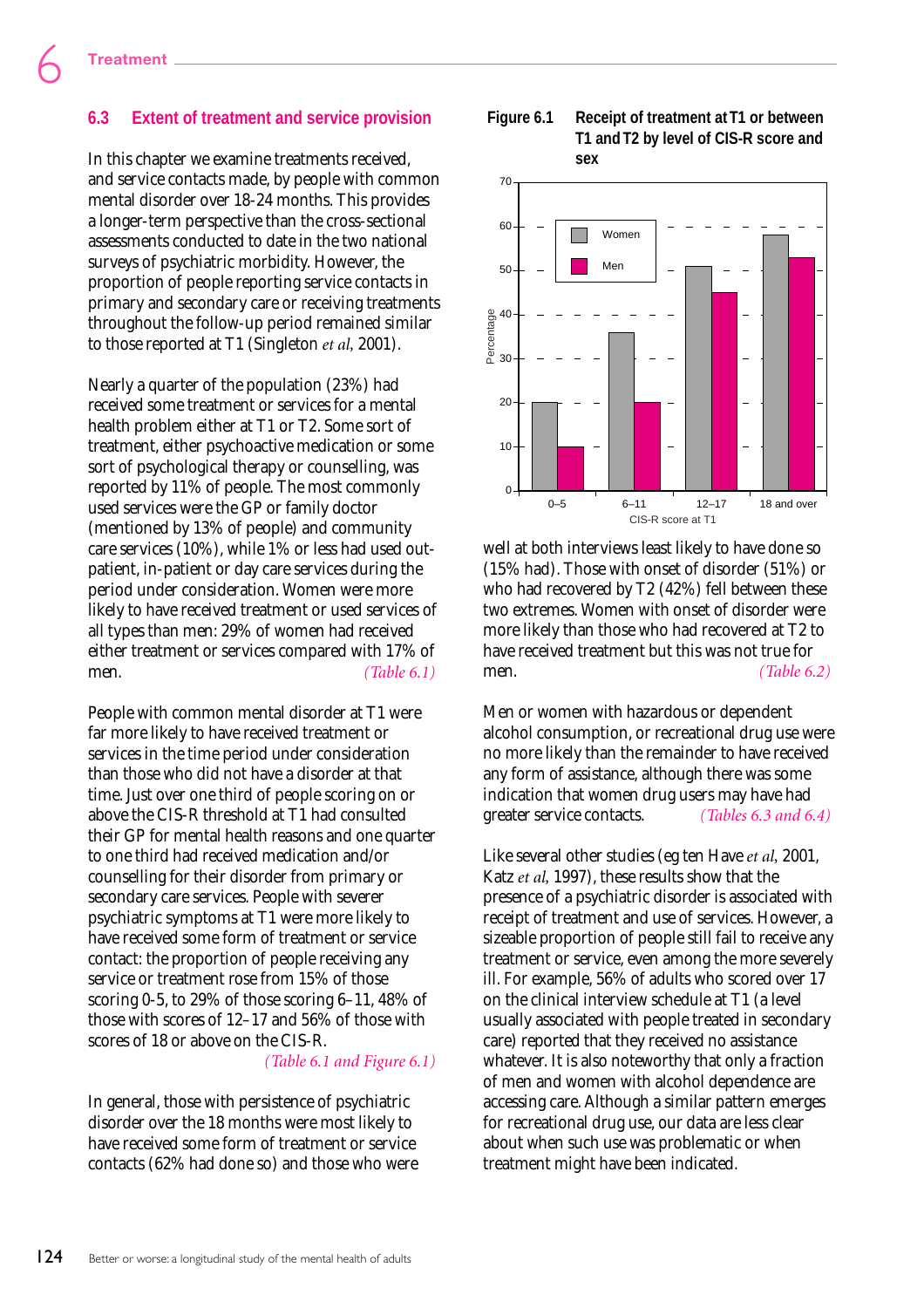## **6.4 Factors associated with reporting treatment or service contacts**

#### Socio-demographic factors

The descriptive tables presented so far merely indicate who had been in receipt of treatment or in contact with services, without always taking account of their mental state at T1. Through logistic regression modelling we examined which factors predicted receipt of treatment by comparing the odds of receiving treatment in different groups of participants before and after mental state and other key factors were taken into account. Women had a greater chance of receiving any form of psychiatric treatment or service than men: 29% had done so compared with 17% of men. These increased odds of receiving treatment remained after controlling for illness severity and age. *(Table 6.5)*

Our finding that women are more likely than men to be in receipt of treatment and/or in contact with services is a common finding (Lin *et al,*1996) and applies to either first or persistent use (ten Have *et al,* 2001). There are many suggested explanations, such as women's greater preparedness to accept that they have a mental health problem, talk about it or seek help.

Younger men were less likely to have been in touch with primary or secondary care services or to have received a mental health treatment, whereas age was not a factor in women. The proportion of men who had received treatment or services rose from 8% of 16- to 24-year-olds to 24% of men aged 65– 74, whereas for women the corresponding figures were 29% and 30%. The increased likelihood of receiving treatment or services among older men remained after adjustment for the severity of mental disorder. Compared with men aged 16–24 years those aged 65–74 had over four times greater odds of receiving treatment (adjusted OR 4.68, 95% CI 2.10-10.42). *(Table 6.5)*

The greater likelihood of older men receiving help for mental health problems is a factor that has not been described for incident use of services (ten Have *et al,* 2001). This may relate to their higher use of services in general and the result that detection of mental health problems may be easier. Younger men in particular are less likely to visit their general practitioners (Goldberg and Huxley 1992).

As noted above, people with common mental disorder were more likely to be in receipt of services and treatment. There was a direct relationship between increasing levels of symptoms and receipt of treatment or services, which was seen among both men and women and did not change when age was taken in to account. Compared with people with none or very low levels of symptoms (scored 0–5 on the CIS-R), the odds of receiving treatment rose to 2.31 (95% CI 1.77– 3.00) among those scoring 6–11, 5.38 (95% CI 3.94–7.34) among those scoring 12–17 and to 7.49 (95% CI 5.33–10.53) among those scoring 18 or above. *(Table 6.5)*

After adjusting for sex, age and CIS-R score at T1, it can be seen that White people, the widowed or divorced, those living alone and lone parents with children had greater chances of receiving any mental health treatment and/or services. Overall, about a quarter of those who classed themselves as White (24%) had received services or treatment compared with 10% of those in other ethnic groups. There was no change in the level of association when age, sex and CIS-R score were controlled for. This suggests that people from ethnic groups other than white are disadvantaged when it comes to receipt of services or mental health treatments. Although it has frequently been suggested that cultural differences may be responsible for misinterpretation of behaviour, a recent study of the mental health of ethnic minorities did not bear this out (Sproston and Nazroo 2002, O'Connor and Nazroo 2002). Thus, it is likely that less willingness to seek help or a greater likelihood that the disorder is not recognised by professionals may be responsible for this differential.

A greater proportion (about two-fifths) of those who were widowed, divorced or separated had received treatment or services than other groups, among whom about one fifth had done so. However, when age, sex and CIS-R score were taken into account the association was not quite so strong and only the widowed and divorced had significantly increased odds (approximately doubled) of treatment or service receipt compared with married people. While the relationship between marital status and receipt of treatment was broadly similar for men and women the increased odds of receiving help for the small group of widowed men were particularly striking (adjusted OR 6.20, 95% CI 1.95–19.76).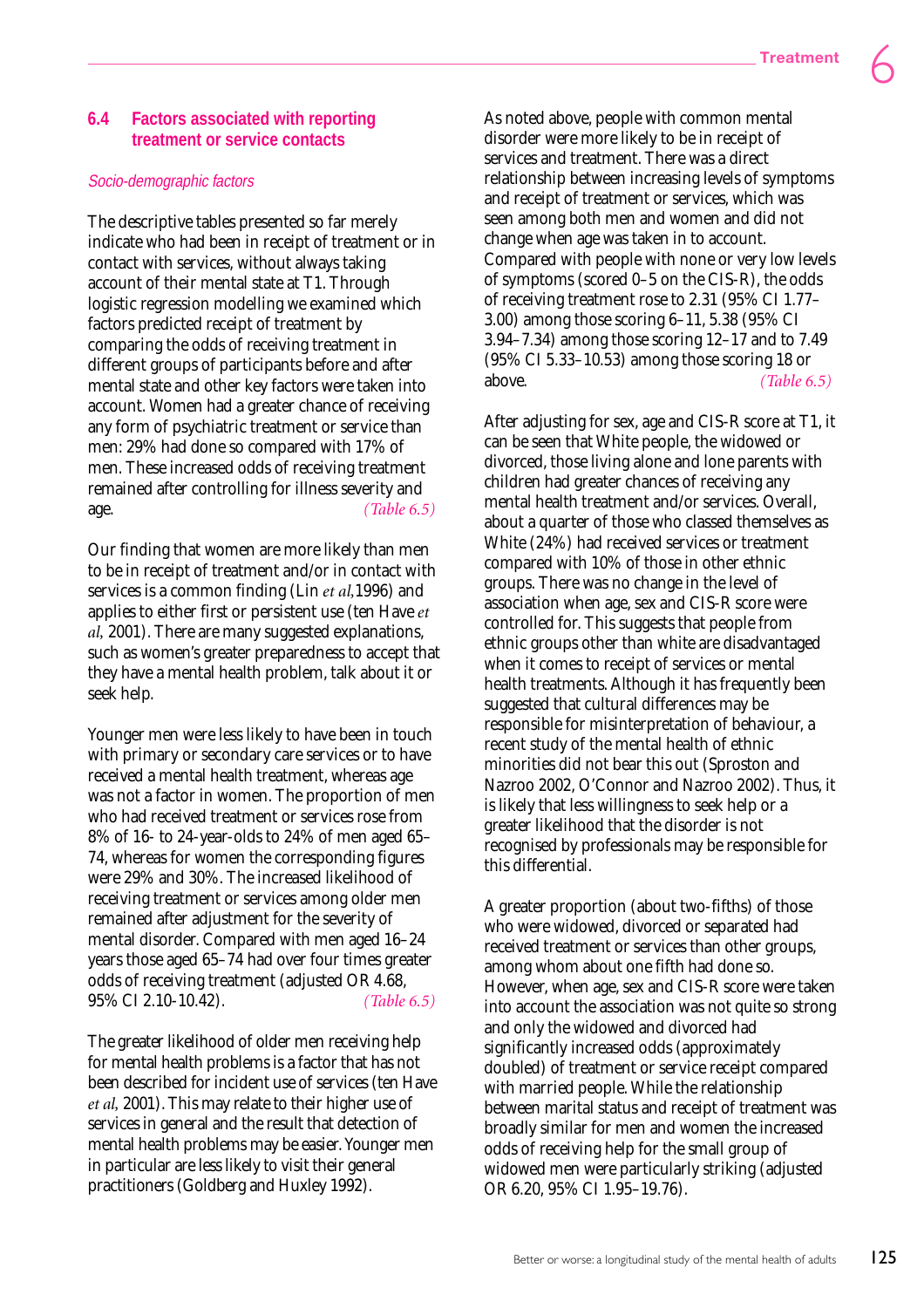A similar picture was apparent when family unit type was considered. A significantly higher proportion of people living in lone parent with children or one person family units had received treatment or services than those in other family types but the association decreased when age, sex and CIS-R score were controlled for. As might be expected given that finding, people in single person households also had a higher chance of receiving treatment or services than those who lived with other people. *(Table 6.6)*

#### Economic factors

Being unemployed due to long term sickness or disability and, to a lesser extent, being economically inactive were both associated with an increased likelihood of having received help for a mental or emotional problem after sex, age and CIS-R score at T1 were taken into account. For example over half (53%) of those who were classed as long term sick or disabled had received help of some kind compared with 17% of those working full time. Similarly, those who were not working at both interviews were more likely to have received treatment or services than those who were working on both occasions. *(Table 6.7)*

A low household income was weakly associated with an increased chance of receiving any form of treatment after age, sex and baseline CIS-R score were accounted for. Other indicators of socioeconomic status, lower social class, manual occupations and living in rented accommodation also showed a weak association with receipt of help, which largely disappeared when age, sex and the level of neurotic symptoms were taken into account. *(Table 6.7)*

The observed association between economic inactivity and a low income and an increased likelihood of receiving mental health services and/ or treatments, after controlling for illness severity, has not been reported uniformly in other countries (Lefebvre *et al,* 1998), and may reflect the presence of a health service free at the point of delivery. Furthermore, research in Holland suggests that these factors more closely predict *frequent* rather than *incident* service utilisation (ten Have *et al,* 2001). This is an important finding, given that poverty, unemployment and financial strain appear to extend the duration of depressive episodes (Weich and Lewis 1998).

# **6.5 Associations between treatment and service contacts and outcome of common mental disorder**

Specific factors related to recovery from common mental disorder are examined more fully in Chapter 3. In this section we are specifically concerned with describing the relationship between treatment and recovery. There are several ways of defining recovery but clearly an important outcome is improvement in symptoms of common mental disorder.

# Recovery from disorder

As expected, people with a poorer outcome were more likely to have been in receipt of treatments. So in the unadjusted analysis, there was an association between receiving treatments and a lower proportion recovered. Fifty-five per cent of people who had scored above the threshold 11/12 on the CIS-R at T1 and who did not receive any treatment had recovered by T2 (their score had dropped below the threshold at T2) compared to 38% of those who received any type of treatment. In order to take account of the severity of disorder at baseline, as well as social and demographic factors that have been shown to be important determinants of receiving treatment or making service contacts an analysis was carried out adjusting for these factors. We studied the association between receipt of treatment and recovery after adjustment, using logistic regression, for sex, age, employment status, ethnicity, marital status, score on the CIS-R at baseline and stressful life events before T1 and between T1 and T2 interviews. After adjustment for these variables there was no significant association between treatment and recovery and the Odds Ratio was 0.88 (95% CI 0.59–1.32). *(Table 6.8)*

At first glance it appears that treatments are not associated with recovery of common mental disorders in the population. However, as mentioned above the primary and secondary care services are taking great efforts to ensure that treatments are targeted on individuals with more severe disorder and who have a poor outcome. There is no purpose in treating individuals who will get better in any case. Decisions by doctors to recommend treatment, and by patients to accept them, are not random but based upon a judgement about whether the condition will resolve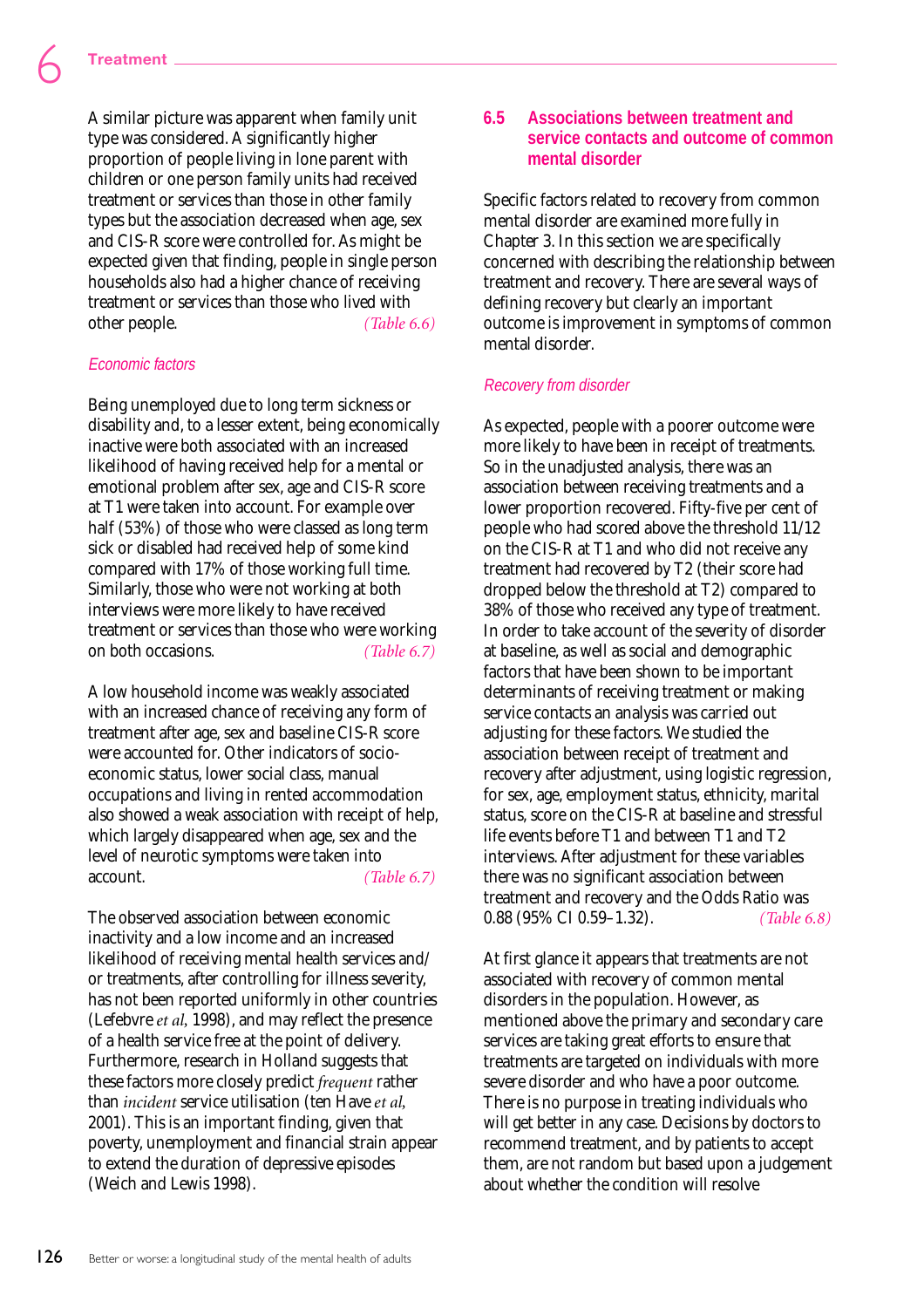spontaneously. The results of our analysis indicate that the unadjusted inverse association between treatment and recovery was severely confounded by severity and the other variables we used for adjustment. The present results therefore simply reflect the fact that that those with a more severe and more persistent condition are more likely to be receiving treatment. It is apparent that large-scale surveys such as this are not really suitable for investigating the effectiveness of treatments because of the large number of potentially confounding factors and the difficulties of accurately measuring treatment and service use in interviews. Randomised clinical trials have already provided a great deal of evidence that pharmacological and psychological treatments for common mental disorders are effective in speeding recovery and reducing the likelihood of relapse and recurrence.

# **6.6 Results of the sub-study of met and unmet needs**

The main procedures for assessing common mental disorder using the CIS-R (see Chapter 1) are designed to assess the presence or absence of symptoms. The telephone interview, in contrast, was designed to assess whether any disorder that was present would benefit from treatment, in other words that there was a 'need' for treatment. The telephone interview was therefore designed to establish what treatments had been provided as well as make a judgement about any likely benefit. It is to be expected that some people with milder symptoms of common mental disorder would not benefit from treatment. A limitation of the data is that there was often a substantial time delay between the follow-up or T2 interview and the telephone interview. This will mean that at times the clinical state of the individual interviewed would have changed between the two assessments and it may have been difficult for respondents to recall how they had felt at the time of the original interview. A further limitation is that the MRC Needs for Care Assessment (NFCAS-C) requires judgements on the part of the interviewer about whether someone would benefit from treatment. This part of the study can therefore address the following questions.

• the relationship between the level of functioning as judged by the interviewing psychiatrists and common mental disorder;

- the relationship between the level of functioning and whether or not respondents had visited their GPs for mental problems;
- the relationship between primary need status and whether or not respondents had visited their GPs for mental problems; and
- the nature of treatments given and the extent to which needs are met for common mental disorder.

## Comparisons of assessments from the main follow-up and telephone interviews

The level of functioning and of need obtained from the NFCAS-C can be related to the symptoms of common mental disorder assessed in the initial interviews. An analysis was done investigating the relationship between level of functioning from the NFCAS-C and common mental disorder assessed using the CIS-R and alcohol dependence assessed with the SAD-Q (Severity of Alcohol Dependence Questionnaire). It is clear that clinicians only identified a problematic level of functioning (that is a clinically significant level of distress from symptoms) in a proportion of those with assessed as having common mental disorder or alcohol problems in the initial interviews. Around half of all cases identified by the structured questionnaires were not considered to have a problem by the clinicians. *(Table 6.9)*

Table 6.10 shows the distribution of different levels of functioning on the NFCAS-C according to CIS-R scores at the baseline interview, among those people in the telephone sample selected because they had a common mental disorder or because they were receiving psychoactive medication or psychological therapies. The telephone interviewers used the information they had from the respondent's T1 and T2 interviews as a basis for further questioning to identify the respondent's level of functioning during the study period. A 'current problem' is a problem that existed at the time of the first ONS interview.

Overall, about three-quarters (73%) of the people who received a telephone interview and who had been identified as having a common mental disorder at T1 or receiving treatment for such problems were considered to have a current or past problem in the clinical interview. The proportion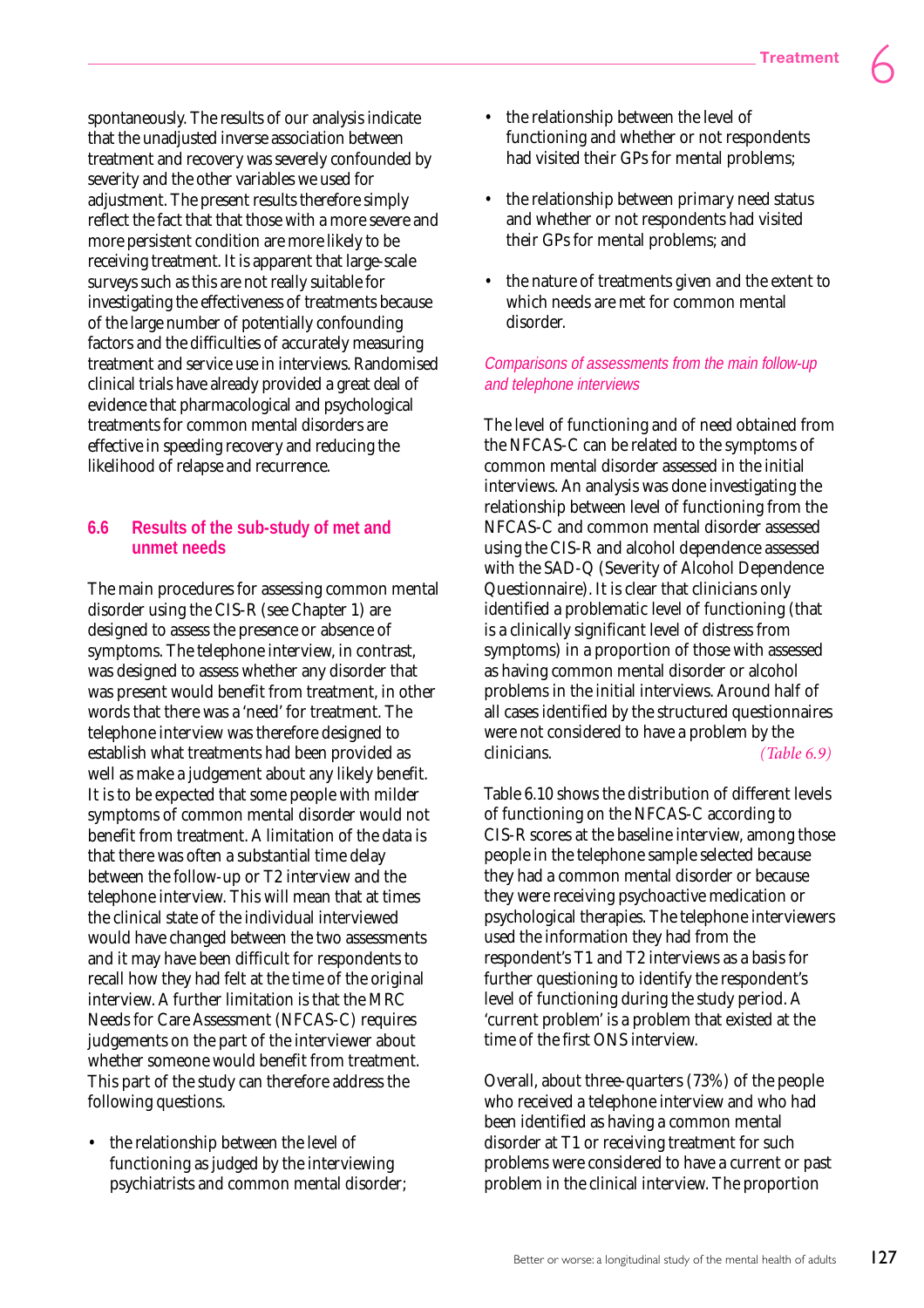of participants adjudged to have a current problem increased with increasing CIS-R score at T1. Even so, 17% of those with a CIS-R score of 18 or above were rated as having no problem as were over a third (36%) of those with CIS-R scores of between 12 and 17. However, clinical interviews tend to provide lower rates of disorder than structured assessment instruments and the considerable time delay between the assessments might also be expected to increase the likelihood of a discrepancy between the assessments. *(Table 6.10)*

Some of the people who were selected for telephone interview because they had a common mental disorder or were receiving treatment were also assessed as having an alcohol problem, and anyone else assessed as alcohol dependent was also included in the telephone interview sample. The association of level of functioning and need obtained from the NFCAS-C and the assessments available from the initial interview was therefore considered across the whole telephone interview sample. The AUDIT (Alcohol Use Disorder Identification Test) and SAD-Q scores were combined to provide a single measure of the level of alcohol problem, with four categories. These were then cross-tabulated with the level of functioning and primary need status, as judged by the clinical interviewers. Of those with the lowest scores on the composite measure, 98% were judged to have no alcohol problem and no need for treatment. Of respondents on the next level of the composite measure, 35% were felt to have a current, past, or likely problem with alcohol. This rose to 47% in the next category. The most striking thing about this table, however, is the large majority of those with some kind of need where need was felt to be unmeetable, usually due to their rejection of any idea that treatment was needed. This is quite a contrast with respondents who had common mental disorder shown in Table 6.10. *(Table 6.11)*

#### Help-seeking and treatment need

In this section, level of functioning and of need is related to whether the respondent had visited their GP or family doctor because of a mental health problem in the two weeks prior to the baseline interview or at sometime between the T1 and T2 interviews.

Among those selected for telephone interview because they were assessed as having a common mental disorder or were receiving treatment at T1, respondents who had an impaired level of functioning were more likely to have visited their GP for a mental health reason. While 46% of those assessed as having a current problem and 49% of those with a past problem or likely problem had consulted their GP, only 12% of those assessed as having no problem had done so. Likewise, those without a need for treatment were less likely to have been in contact with their GP, although 16% had done so. Around half of those with needs, whether met or not, had seen their family doctor for a mental health problem in the fortnight before the baseline interview or at some time between baseline and follow-up. A quarter of those considered to have no meetable need (most of whom themselves rejected any need for treatment) had even so been in recent contact with their GP about mental health issues. *(Table 6.12)*

The same analyses were carried out in relation to alcohol problems but because a significant proportion of those selected for the telephone interview survey because of a common mental disorder also had alcohol problems the whole telephone interview sample is included. Of the total sample, those with some level of problem related to alcohol were less likely than those with no problem to have visited their GP for a mental health reason. This is likely to be because a substantial proportion of those adjudged to have no alcohol problem had a common mental disorder rather than a problem with alcohol. However, it emphasises that people with alcohol problems do not seek help from GPs. The relationship between GP contact and primary need status is obscured by the small numbers with a meetable need. Very few of those with no meetable need had visited their GP for a mental health problem, underlining the tendency for this group not to acknowledge problems. *(Table 6.13)*

#### Individual treatments: needs and levels of delivery

Participants who were identified with an impaired level of functioning on the basis of the telephone interview are described in the following tables. In each table, individual treatments with likely effectiveness have been identified and the delivery, possible effectiveness and acceptability are described. People with common mental disorder were assessed with respect to their need for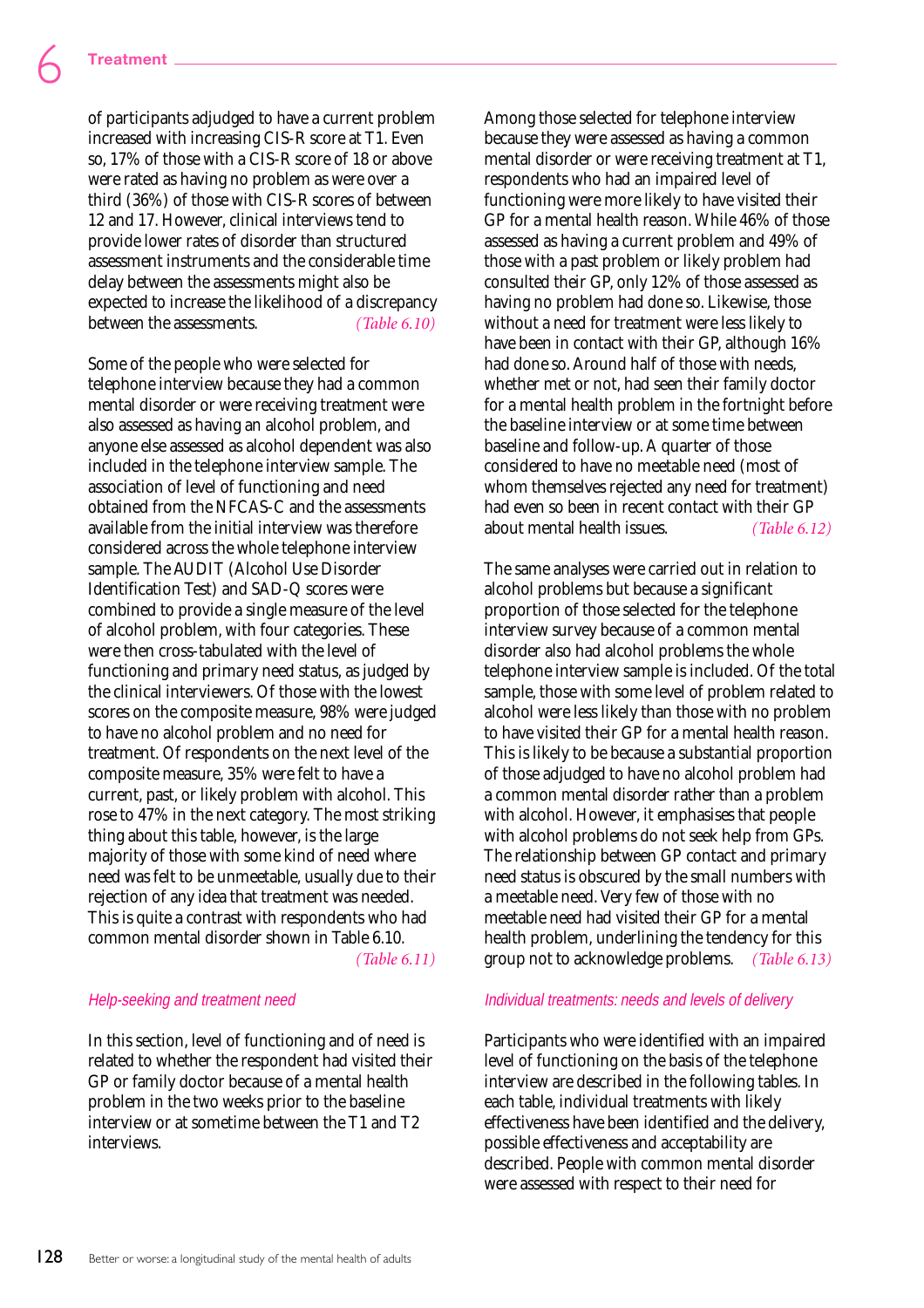treatment for depression and for anxiety separately. Treatments for alcohol problems were also considered. Only people deemed to have a need for treatment for these conditions are included in these analyses.

For depression, apart from assessment, the treatments most commonly seen as appropriate are general support and counselling (appropriate for 81%), cognitive therapy (CBT, appropriate for 31%), and antidepressant medication (appropriate for 83%). While the 20% of respondents who rejected the idea of medication is not surprising, an appreciable proportion of respondents also rejected the idea of counselling or CBT. There was, however, considerably more unmet need ('appropriate but not given') for CBT than for medication. Nearly two-thirds of those judged to have a need for medication were in fact receiving it, while the equivalent figure for CBT is only 10%. Less specific psychological treatment in the form of general support and counselling was considerably more available: 55% of those who were felt to need it were receiving it. *(Table 6.14)* 

The pattern for respondents judged to have anxiety problems (including obsessional disorders) by the clinical interviewer was rather similar. Again the commonest treatments were for support/ counselling (appropriate for 82%), CBT (48%), and medication (67%), and again a surprising number rejected the idea of these treatments: 27% rejecting the idea of support or counselling, 24% CBT and 20% medication. Once more the ratio between treatment given and treatment thought to be appropriate but not given was very low for CBT, 6% were receiving treatment compared with 17% for whom it was deemed appropriate but not given. *(Table 6.15)*

Respondents judged to have problems in relation to alcohol were particularly likely to reject the idea of any kind of treatment. The ratio between rejection of treatment and unmet need for treatment was by far the highest for any group of participants. A minority of survey participants with alcohol problems were receiving effective treatment, most often in the form of simple advice. The respondents with alcohol problems appear to be especially difficult to help. *(Table 6.16)*

## **6.7 Conclusions**

Our results suggest that those with severe and more long lasting disorders were more likely to be treated than those with milder conditions. Though these results are reassuring and suggest that treatment is being correctly targeted, there were a considerable number of respondents with substantial symptoms of common mental disorder that were not receiving any treatment. In particular, younger people, those from ethnic minorities and alcohol misusers were less likely to receive treatment and this is a matter of some concern. There have been many suggestions why this might be so. Some people have a reluctance to disclose symptoms (Goldberg and Huxley 1992) and there is a reported aversion to certain treatments, particularly drug treatments (Priest *et al,* 1996).

The more detailed assessment of met and unmet needs that was conducted suggests some explanation of why such a large number of people were not in receipt of treatment. One important point is that in the judgement of the interviewing psychiatrists, a number of people with significant symptoms did not have a sufficient degree of functional disability to require the kind of pharmacological and psychological treatments currently available. However another important reason was that a large number, especially those with alcohol problems, refused treatment, presumably because they did not regard themselves as having a sufficiently severe problem. Despite this it was apparent that there was considerably more unmet need in relation to psychological treatments such as cognitive behavioural treatment than for pharmacological treatment.

It appears from this study that there are a large number of people in Great Britain who would benefit from treatment for common mental disorder but are not currently receiving it. In part this is because people with CMD are not seeking or accepting treatment. Interventions to change these attitudes might have some benefit. However, there may also be ways of changing practice in both primary and secondary care in order to ensure that psychological treatments are provided for those who would benefit and accept treatment.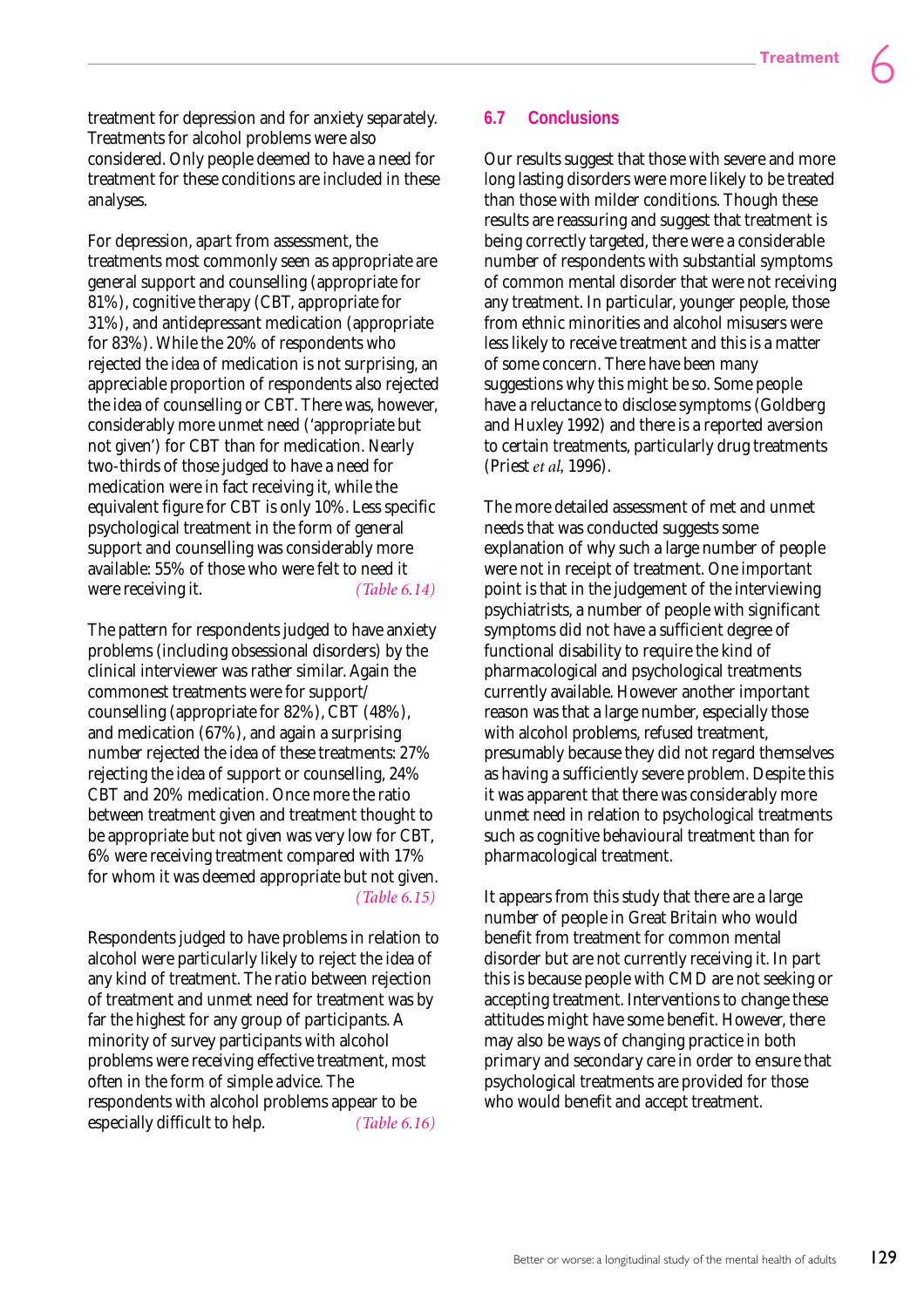## **References**

Bebbington P, Brugha T S, Meltzer H. Jenkins R, Ceresa C, Farrell M and Lewis G (2000a) Neurotic disorders and receipt of psychiatric treatment. *Psychol Med* **30**, 1369–1376.

Bebbington P, Meltzer H, Brugha T S, Farrell M, Jenkins R, Ceresa C and Lewis G (2000b) Unequal access and unmet need: neurotic disorders and the use of primary care services. *Psychol Med* **30**, 1359–1367.

Goldberg D and Huxley P (1992) *Common Mental Disorders*, Routledge: London.

Katz S J, Kessler R C, Frank R G, Leaf P, Lin E and Edlund M (1997) The use of outpatient mental health services in the United States and Ontario: the impact of mental morbidity and perceived need for care. *American Journal of Public Health* **87**, 1136–1143.

Kendrick T (2000) Why can't GPs follow guidelines on depression? *BMJ* **320**, 200–1.

Lefebvre J, Lesage A, Cyr M, Toupin J and Fournier L (1998) Factors related to utilization of services for mental health reasons in Montreal, Canada. *Social Psychiatry and Psychiatric Epidemiology* **33**, 291–298.

Lin E and Parikh S V (1999) Sociodemographic, clinical, and attitudinal characteristics of the untreated depressed in Ontario. *J Affect Dis* **53**, 153–62.

Paykel E S and Priest R G (1992) Recognition and management of depression in general practice: consensus statement. *BMJ* **305**, 1198–1202.

Priest R G, Vize C, Roberts A *et al* (1996) Lay people's attitudes to treatment of depression. *BMJ* **313**, 858–9.

Sproston K and Nazroo J (eds) (2002) *Ethnic Minority Psychiatric Illness Rates in the Community*, National Centre for Social Research: London.

O'Connor W and Nazroo J (2002) *Ethnic Differences in the Context and Experience of Psychiatric Illness: A Qualitative Study*, National Centre for Social Research: London.

ten Have M, Vollebergh W, Bijl R V and de Graaf R (2001) Predictors of incident care service utilization for mental health problems in the Dutch population. *Soc Psychiatry and Psychiatric Epidemiology* **36**, 141–149.

Weich S and Lewis G. *Poverty, unemployment and common mental disorders*.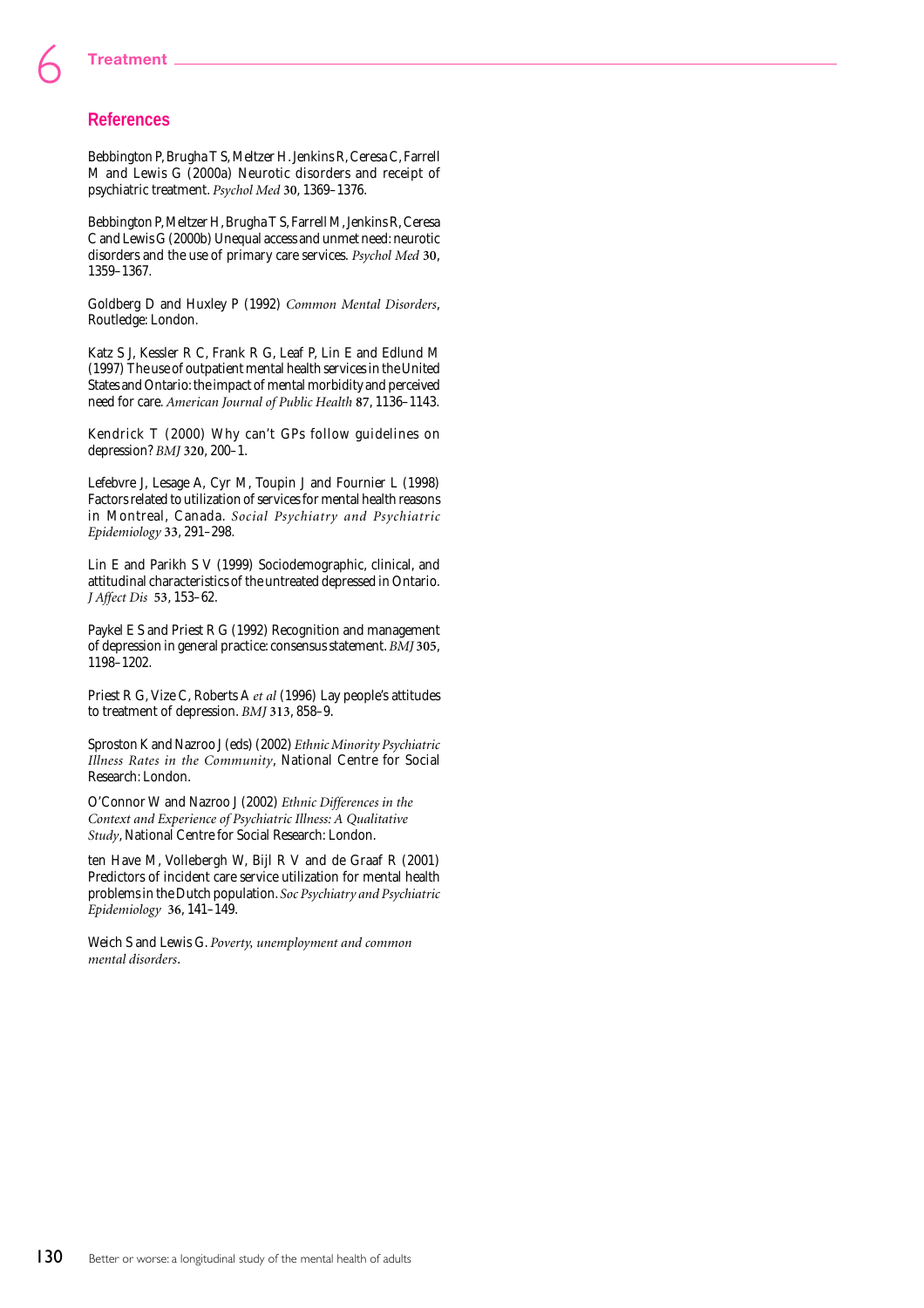## **Table 6.1 Treatment or health care services received at either T1 or T2**

# **by CIS–R score at T1**

|                                                                                                                                        | CIS-R score at T1 |                |                                                               |                         |                |  |  |
|----------------------------------------------------------------------------------------------------------------------------------------|-------------------|----------------|---------------------------------------------------------------|-------------------------|----------------|--|--|
|                                                                                                                                        | $0 - 5$           | $6 - 11$       | $12 - 17$                                                     | 18<br>and over          | All adults     |  |  |
|                                                                                                                                        |                   |                | Percentage reporting different types of treatment or services |                         |                |  |  |
| Women                                                                                                                                  |                   |                |                                                               |                         |                |  |  |
| Treatment                                                                                                                              |                   |                |                                                               |                         |                |  |  |
| No treatment                                                                                                                           | 92                | 81             | 72                                                            | 63                      | 85             |  |  |
| Psychotropic medication only                                                                                                           | 5                 | 12             | 20                                                            | 20                      | 9              |  |  |
| Counselling only                                                                                                                       | 2                 | 5              | 6                                                             | 6                       | 4              |  |  |
| Both psychotropic medication and counselling                                                                                           | 1                 | 2              | 2                                                             | 11                      | 2              |  |  |
| <b>Healthcare services</b>                                                                                                             |                   |                |                                                               |                         |                |  |  |
| Seen GP for mental reason last 2 wks at T1, T1-T2                                                                                      | 10                | 20             | 36                                                            | 41                      | 17             |  |  |
| Had community care in last qtr at T1, T1-T2                                                                                            | 8                 | 11             | 17                                                            | 27                      | 11             |  |  |
| Had day care in last qtr at T1, T1-T2                                                                                                  | 1                 | $\overline{2}$ | 2                                                             | 5                       | $\mathbf{1}$   |  |  |
| Inpatient stay for mental reason, last qtr at T1, last qtr at T2<br>Outpatient visit for mental reason, last qtr at T1, last qtr at T2 | 1                 | 1              | 3                                                             | 6                       | 1              |  |  |
|                                                                                                                                        |                   |                |                                                               |                         |                |  |  |
| Any treatment / services at T1 or T2                                                                                                   | 20                | 36             | 51                                                            | 58                      | 29             |  |  |
| Base                                                                                                                                   | 365               | 546            | 245                                                           | 230                     | 1386           |  |  |
| Men                                                                                                                                    |                   |                |                                                               |                         |                |  |  |
| <b>Treatment</b>                                                                                                                       |                   |                |                                                               |                         |                |  |  |
| No treatment                                                                                                                           | 97                | 92             | 80                                                            | 60                      | 93             |  |  |
| Psychotropic medication only                                                                                                           | 1                 | 5              | $\overline{7}$                                                | 20                      | 3              |  |  |
| Counselling only                                                                                                                       | 2                 | 2              | 9                                                             | 5                       | $\overline{2}$ |  |  |
| Both psychotropic medication and counselling                                                                                           | 1                 | 1              | 4                                                             | 14                      | $\overline{2}$ |  |  |
| <b>Healthcare services</b>                                                                                                             |                   |                |                                                               |                         |                |  |  |
| Seen GP for mental reason last 2 wks at T1, T1-T2                                                                                      | 4                 | 10             | 29                                                            | 38                      | 8              |  |  |
| Had community care in last qtr at T1, T1-T2                                                                                            | 6                 | 7              | 19                                                            | 25                      | 8              |  |  |
| Had day care in last qtr at T1, T1-T2                                                                                                  | 1                 | 1              | 1                                                             | 5                       | 1              |  |  |
| Inpatient stay for mental reason, last qtr at T1, last qtr at T2                                                                       |                   |                | 0                                                             | $\overline{\mathbf{c}}$ | 0              |  |  |
| Outpatient visit for mental reason, last qtr at T1, last qtr at T2                                                                     | 1                 | 0              | 1                                                             | $\overline{7}$          | $\mathbf{1}$   |  |  |
| Any treatment / services at T1 or T2                                                                                                   | 10                | 20             | 45                                                            | 53                      | 17             |  |  |
| Base                                                                                                                                   | 429               | 316            | 137                                                           | 138                     | 1020           |  |  |
| All adults                                                                                                                             |                   |                |                                                               |                         |                |  |  |
| Treatment                                                                                                                              |                   |                |                                                               |                         |                |  |  |
| No treatment                                                                                                                           | 95                | 86             | 75                                                            | 61                      | 89             |  |  |
| Psychotropic medication only                                                                                                           | 3                 | 9              | 15                                                            | 20                      | 6              |  |  |
| Counselling only                                                                                                                       | 2                 | 4              | 7                                                             | 6                       | 3              |  |  |
| Both psychotropic medication and counselling                                                                                           | 1                 | 2              | 3                                                             | 13                      | $\overline{2}$ |  |  |
| <b>Healthcare services</b>                                                                                                             |                   |                |                                                               |                         |                |  |  |
| Seen GP for mental reason last 2 wks at T1, T1-T2                                                                                      | 7                 | 16             | 33                                                            | 40                      | 13             |  |  |
| Had community care in last qtr at T1, T1-T2                                                                                            | 7                 | $10$           | 18                                                            | 26                      | $10\,$         |  |  |
| Had day care in last qtr at T1, T1-T2                                                                                                  | 1                 | 1              | 2                                                             | 5                       | $\mathbf{1}$   |  |  |
| Inpatient stay for mental reason, last qtr at T1, last qtr at T2                                                                       |                   | -              | 0                                                             | 1                       | 0              |  |  |
| Outpatient visit for mental reason, last qtr at T1, last qtr at T2                                                                     | 1                 | 1              | 2                                                             | 6                       | 1              |  |  |
| Any treatment / services at T1 or T2                                                                                                   | 15                | 29             | 48                                                            | 56                      | 23             |  |  |
| Base                                                                                                                                   | 794               | 862            | 382                                                           | 368                     | 2406           |  |  |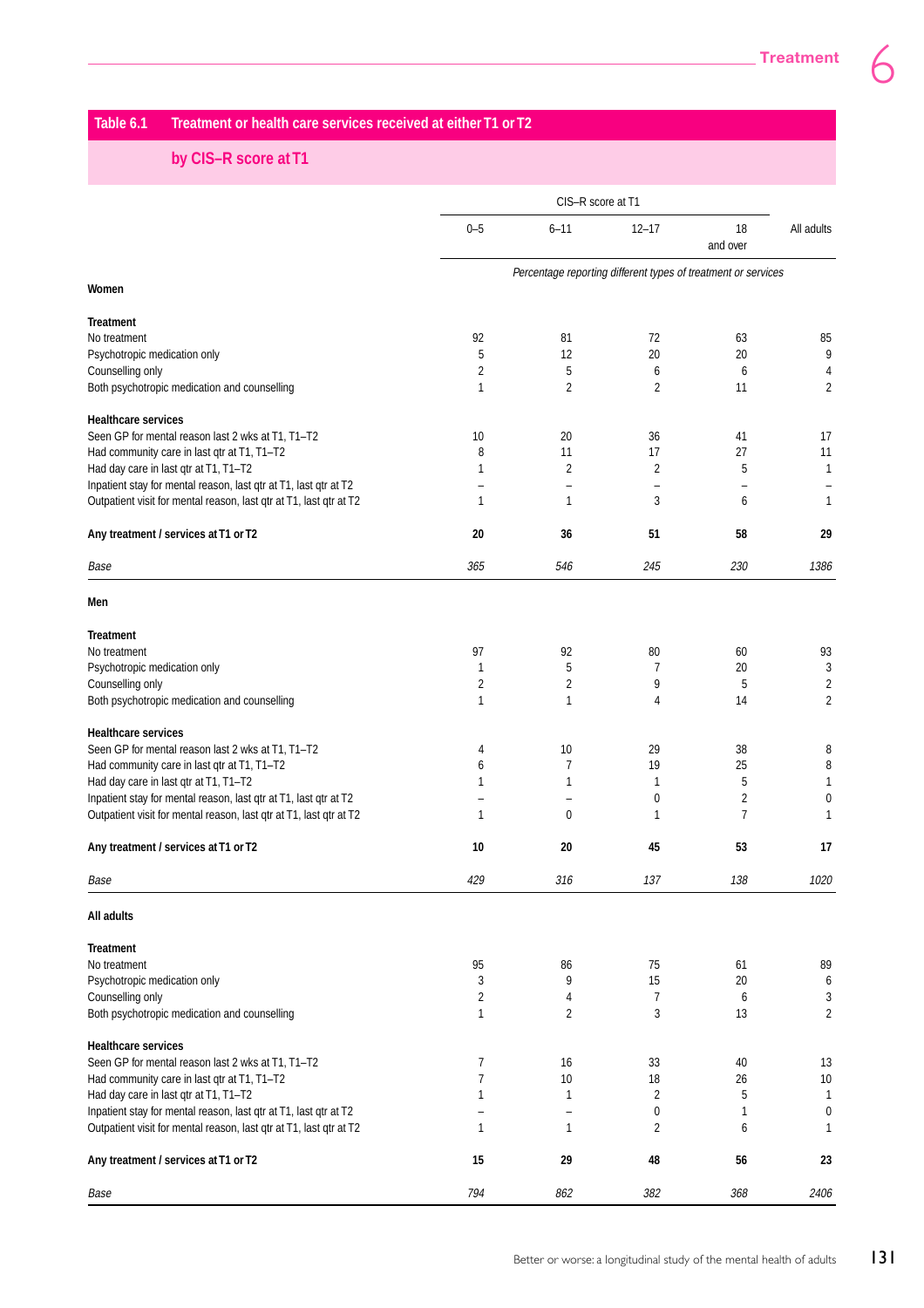# **Table 6.2 Treatment or health care services received at either T1 or T2**

# **by change in CIS–R caseness**

|                                                                    | Change in CIS-R caseness from T1 to T2 |                |          |                                                               |                          |  |  |
|--------------------------------------------------------------------|----------------------------------------|----------------|----------|---------------------------------------------------------------|--------------------------|--|--|
|                                                                    | Not CIS-R case<br>at T1 or T2          | Onset          | Recovery | Persistence                                                   | All adults               |  |  |
| Women                                                              |                                        |                |          | Percentage reporting different types of treatment or services |                          |  |  |
| <b>Treatment</b>                                                   |                                        |                |          |                                                               |                          |  |  |
| No treatment                                                       | 91                                     | 66             | 81       | 55                                                            | 85                       |  |  |
| Psychotropic medication only                                       | 6                                      | 21             | 13       | 27                                                            | 9                        |  |  |
| Counselling only                                                   | 3                                      | 10             | 3        | 8                                                             | 4                        |  |  |
| Both psychotropic medication and counselling                       | 1                                      | 3              | 3        | 10                                                            | 2                        |  |  |
| <b>Healthcare services</b>                                         |                                        |                |          |                                                               |                          |  |  |
| Seen GP for mental reason last 2 wks at T1, T1-T2                  | 10                                     | 44             | 26       | 50                                                            | 17                       |  |  |
| Had community care in last qtr at T1, T1-T2                        | 8                                      | 14             | 16       | 27                                                            | 11                       |  |  |
| Had day care in last qtr at T1, T1-T2                              | 0                                      | 6              | 2        | 6                                                             | 1                        |  |  |
| Inpatient stay for mental reason, last qtr at T1, last qtr at T2   |                                        |                |          |                                                               | $\overline{\phantom{0}}$ |  |  |
| Outpatient visit for mental reason, last qtr at T1, last qtr at T2 | 1                                      | 3              | 1        | $\overline{7}$                                                | 1                        |  |  |
| Any treatment / services at T1 or T2                               | 21                                     | 59             | 42       | 66                                                            | 29                       |  |  |
| Base                                                               | 799                                    | 112            | 229      | 246                                                           | 1386                     |  |  |
| Men                                                                |                                        |                |          |                                                               |                          |  |  |
| <b>Treatment</b>                                                   |                                        |                |          |                                                               |                          |  |  |
| No treatment                                                       | 97                                     | 87             | 81       | 59                                                            | 93                       |  |  |
| Psychotropic medication only                                       | 1                                      | 4              | 8        | 20                                                            | 3                        |  |  |
| Counselling only                                                   | 1                                      | 7              | 7        | 7                                                             | $\overline{\mathbf{c}}$  |  |  |
| Both psychotropic medication and counselling                       | 1                                      | $\overline{2}$ | 4        | 15                                                            | $\overline{2}$           |  |  |
| <b>Healthcare services</b>                                         |                                        |                |          |                                                               |                          |  |  |
| Seen GP for mental reason last 2 wks at T1, T1-T2                  | 3                                      | 32             | 24       | 44                                                            | 8                        |  |  |
| Had community care in last qtr at T1, T1-T2                        | 5                                      | 13             | 16       | 28                                                            | 8                        |  |  |
| Had day care in last qtr at T1, T1-T2                              | 1                                      | 8              | 2        | 4                                                             | 1                        |  |  |
| Inpatient stay for mental reason, last qtr at T1, last qtr at T2   |                                        |                | 1        | 2                                                             | 0                        |  |  |
| Outpatient visit for mental reason, last qtr at T1, last qtr at T2 | 1                                      | 6              | 2        | 6                                                             | 1                        |  |  |
| Any treatment / services at T1 or T2                               | 10                                     | 41             | 42       | 56                                                            | 17                       |  |  |
| Base                                                               | 673                                    | 72             | 138      | 137                                                           | 1020                     |  |  |
| All adults                                                         |                                        |                |          |                                                               |                          |  |  |
| <b>Treatment</b>                                                   |                                        |                |          |                                                               |                          |  |  |
| No treatment                                                       | 94                                     | 76             | 81       | 56                                                            | 89                       |  |  |
| Psychotropic medication only                                       | 3                                      | 13             | 11       | 24                                                            | 6                        |  |  |
| Counselling only                                                   | 2                                      | 8              | 5        | 8                                                             | 3                        |  |  |
| Both psychotropic medication and counselling                       | 1                                      | 3              | 3        | 12                                                            | $\overline{2}$           |  |  |
| <b>Healthcare services</b>                                         |                                        |                |          |                                                               |                          |  |  |
| Seen GP for mental reason last 2 wks at T1, T1-T2                  | 7                                      | 39             | 25       | 47                                                            | 13                       |  |  |
| Had community care in last qtr at T1, T1-T2                        | 7                                      | 14             | 16       | 28                                                            | 10                       |  |  |
| Had day care in last qtr at T1, T1-T2                              | 0                                      | 7              | 2        | 5                                                             | 1                        |  |  |
| Inpatient stay for mental reason, last qtr at T1, last qtr at T2   |                                        |                | 0        | 1                                                             | 0                        |  |  |
| Outpatient visit for mental reason, last qtr at T1, last qtr at T2 | 1                                      | 4              | 1        | $\overline{7}$                                                | 1                        |  |  |
| Any treatment / services at T1 or T2                               | 15                                     | 51             | 42       | 62                                                            | 23                       |  |  |
| Base                                                               | 1472                                   | 184            | 367      | 383                                                           | 2406                     |  |  |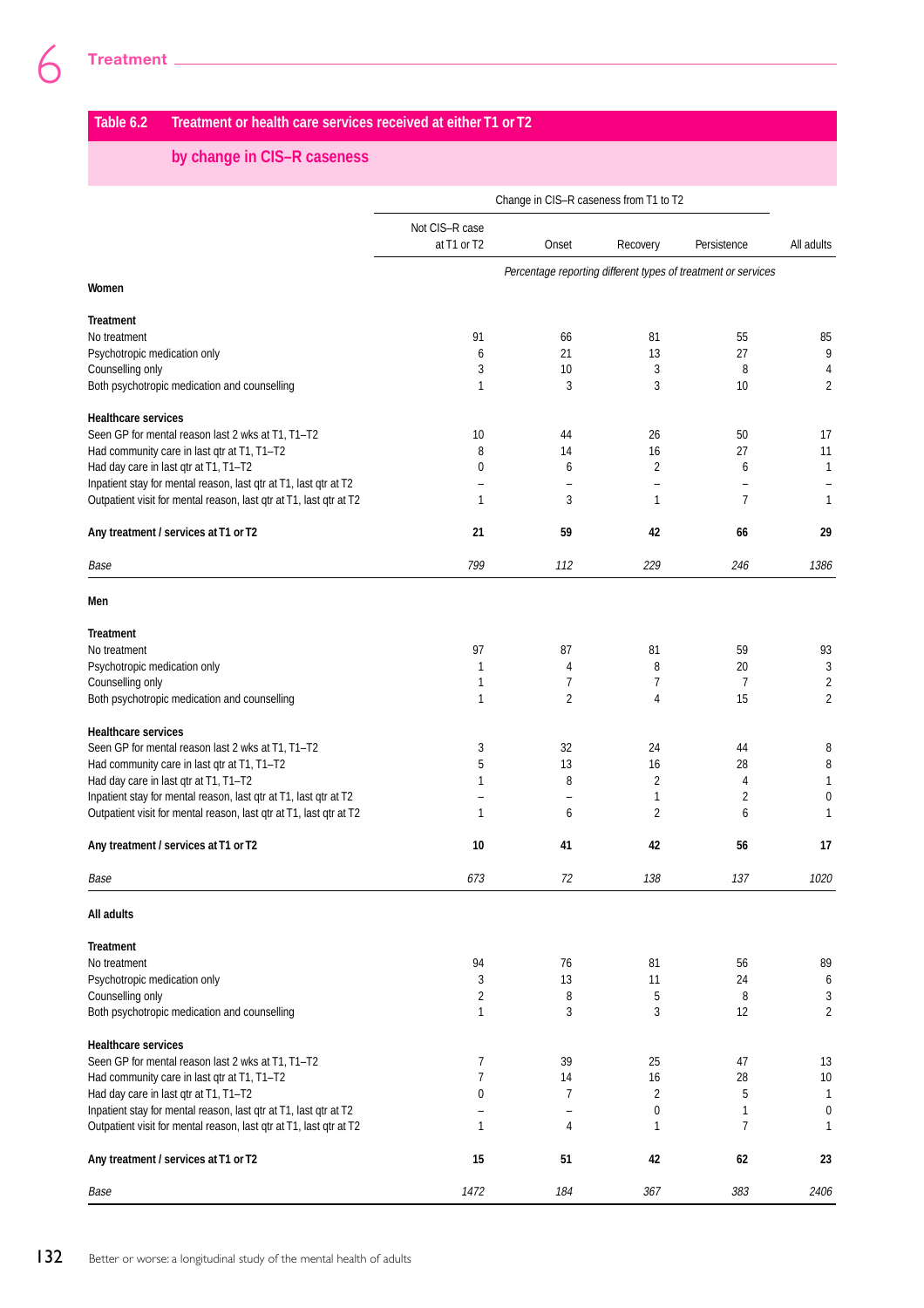# **Table 6.3 Treatment or health care services received at either T1 or T2**

# **by alcohol problems at T1**

|                                                                                                                                        | Alcohol use at T1 |                                                               |                          |                         |  |  |  |
|----------------------------------------------------------------------------------------------------------------------------------------|-------------------|---------------------------------------------------------------|--------------------------|-------------------------|--|--|--|
|                                                                                                                                        |                   | Hazardous                                                     |                          |                         |  |  |  |
|                                                                                                                                        | No hazardous      | use but no                                                    | Alcohol                  |                         |  |  |  |
|                                                                                                                                        | alcohol use       | dependency                                                    | dependence               | All adults              |  |  |  |
|                                                                                                                                        |                   | Percentage reporting different types of treatment or services |                          |                         |  |  |  |
| Women                                                                                                                                  |                   |                                                               |                          |                         |  |  |  |
| <b>Treatment</b>                                                                                                                       |                   |                                                               |                          |                         |  |  |  |
| No treatment                                                                                                                           | 86                | 82                                                            | 82                       | 85                      |  |  |  |
| Psychotropic medication only                                                                                                           | 9                 | 9                                                             | 5                        | 9                       |  |  |  |
| Counselling only                                                                                                                       | 3                 | 7                                                             | 4                        | 3                       |  |  |  |
| Both psychotropic medication and counselling                                                                                           | 2                 | $\overline{2}$                                                | 9                        | $\overline{2}$          |  |  |  |
| <b>Healthcare services</b>                                                                                                             |                   |                                                               |                          |                         |  |  |  |
| Seen GP for mental reason last 2 wks at T1, 1-T2                                                                                       | 16                | 20                                                            | 21                       | 17                      |  |  |  |
| Had community care in last qtr at T1, T1-T2                                                                                            | 11                | 8                                                             | 13                       | 11                      |  |  |  |
| Had day care in last qtr at T1, T1-T2                                                                                                  | 1                 | 1                                                             | 5                        | $\mathbf{1}$            |  |  |  |
| Inpatient stay for mental reason, last qtr at T1, last qtr at T2                                                                       |                   |                                                               | $\overline{\phantom{0}}$ |                         |  |  |  |
| Outpatient visit for mental reason, last qtr at T1, last qtr at T2                                                                     | 1                 | $\overline{2}$                                                | 2                        | $\mathbf{1}$            |  |  |  |
| Any treatment / services at T1 or T2                                                                                                   | 29                | 32                                                            | 33                       | 29                      |  |  |  |
| Base                                                                                                                                   | 1139              | 164                                                           | 76                       | 1379                    |  |  |  |
| Men                                                                                                                                    |                   |                                                               |                          |                         |  |  |  |
| <b>Treatment</b>                                                                                                                       |                   |                                                               |                          |                         |  |  |  |
| No treatment                                                                                                                           | 92                | 97                                                            | 88                       | 93                      |  |  |  |
| Psychotropic medication only                                                                                                           | 3                 | 2                                                             | 6                        | 3                       |  |  |  |
| Counselling only                                                                                                                       | 3                 | 1                                                             | 4                        | $\overline{\mathbf{c}}$ |  |  |  |
| Both psychotropic medication and counselling                                                                                           | 2                 | 0                                                             | 2                        | $\overline{2}$          |  |  |  |
| <b>Healthcare services</b>                                                                                                             |                   |                                                               |                          |                         |  |  |  |
| Seen GP for mental reason last 2 wks at T1, T1-T2                                                                                      | 8                 | 8                                                             | 13                       | 8                       |  |  |  |
| Had community care in last qtr at T1, T1-T2                                                                                            | 7                 | 10                                                            | $\overline{7}$           | 8                       |  |  |  |
| Had day care in last qtr at T1, T1-T2                                                                                                  | 2                 | 0                                                             | 1                        | $\mathbf{1}$            |  |  |  |
| Inpatient stay for mental reason, last qtr at T1, last qtr at T2                                                                       | 0                 | 0                                                             | 0                        | 0                       |  |  |  |
| Outpatient visit for mental reason, last qtr at T1, last qtr at T2                                                                     | 2                 | 0                                                             | 1                        | $\mathbf{1}$            |  |  |  |
| Any treatment / services at T1 or T2                                                                                                   | 16                | 17                                                            | 20                       | 16                      |  |  |  |
| Base                                                                                                                                   | 588               | 196                                                           | 233                      | 1017                    |  |  |  |
| All adults                                                                                                                             |                   |                                                               |                          |                         |  |  |  |
| <b>Treatment</b>                                                                                                                       |                   |                                                               |                          |                         |  |  |  |
| No treatment                                                                                                                           | 89                | 92                                                            | 87                       | 89                      |  |  |  |
| Psychotropic medication only                                                                                                           | 6                 | 4                                                             | 6                        | 6                       |  |  |  |
| Counselling only                                                                                                                       | 3                 | 3                                                             | 4                        | 3                       |  |  |  |
| Both psychotropic medication and counselling                                                                                           | 2                 | 1                                                             | 3                        | 2                       |  |  |  |
| <b>Healthcare services</b>                                                                                                             |                   |                                                               |                          |                         |  |  |  |
| Seen GP for mental reason last 2 wks at T1, T1-T2                                                                                      | 13                | 13                                                            | 14                       | 13                      |  |  |  |
| Had community care in last qtr at T1, T1-T2                                                                                            | 10                | 10                                                            | 8                        | 10                      |  |  |  |
| Had day care in last qtr at T1, T1-T2                                                                                                  | 1                 | 1                                                             | 2                        | 1                       |  |  |  |
| Inpatient stay for mental reason, last qtr at T1, last qtr at T2<br>Outpatient visit for mental reason, last qtr at T1, last qtr at T2 | 0<br>1            | 0<br>1                                                        | 0<br>1                   | 0<br>1                  |  |  |  |
|                                                                                                                                        |                   |                                                               |                          |                         |  |  |  |
| Any treatment / services at T1 or T2                                                                                                   | 23                | 22                                                            | 22                       | 23                      |  |  |  |
| Base                                                                                                                                   | 1727              | 360                                                           | 309                      | 2396                    |  |  |  |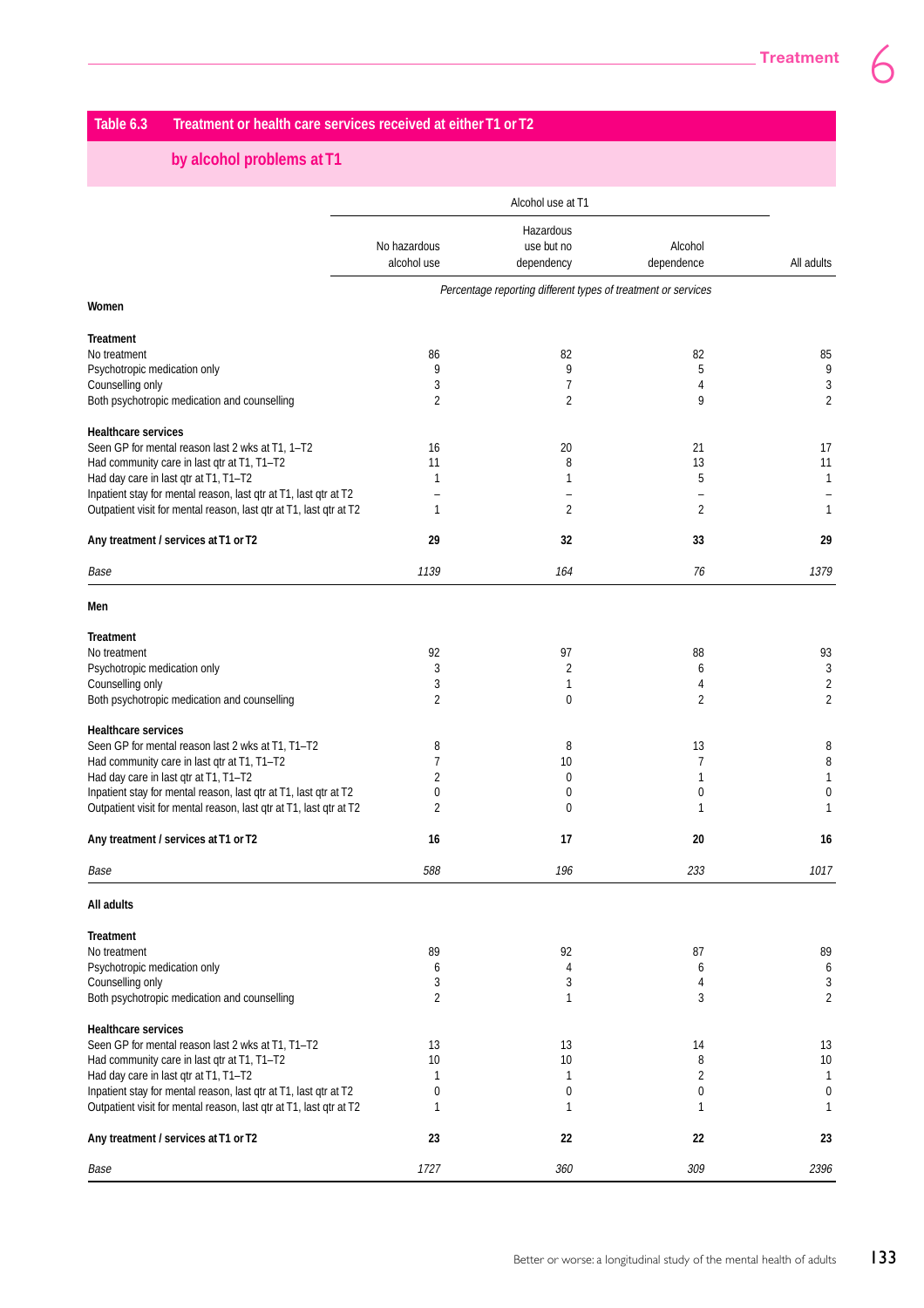# **Table 6.4 Treatment or health care services received at either T1 or T2**

## **by illicit drug use in the previous year at T1**

|                                                                                      |                | Illicit drug use in last year at T1                           |                   |
|--------------------------------------------------------------------------------------|----------------|---------------------------------------------------------------|-------------------|
|                                                                                      | No             | Yes                                                           | All adults        |
| Women                                                                                |                | Percentage reporting different types of treatment or services |                   |
| <b>Treatment</b>                                                                     |                |                                                               |                   |
| No treatment                                                                         | 86             | 79                                                            | 85                |
| Psychotropic medication only                                                         | 9              | 8                                                             | 9                 |
| Counselling only                                                                     | 3              | 8                                                             | 3                 |
| Both psychotropic medication and counselling                                         | 2              | 5                                                             | $\overline{2}$    |
| <b>Healthcare services</b>                                                           |                |                                                               |                   |
| Seen GP for mental reason last 2 wks at T1, T1-T2                                    | 17             | 22                                                            | 17                |
| Had community care in last qtr at T1, T1-T2                                          | 11             | 16                                                            | 11                |
| Had day care in last qtr at T1, T1-T2                                                | 1              | $\overline{2}$                                                | 1                 |
| Inpatient stay for mental reason, last qtr at T1, last qtr at T2                     |                |                                                               |                   |
| Outpatient visit for mental reason, last qtr at T1, last qtr at T2                   | $\mathbf{1}$   | $\mathbf{1}$                                                  | 1                 |
| Any treatment / services at T1 or T2                                                 | 29             | 38                                                            | 29                |
| Base                                                                                 | 1257           | 122                                                           | 1379              |
| Men                                                                                  |                |                                                               |                   |
| <b>Treatment</b>                                                                     |                |                                                               |                   |
| No treatment                                                                         | 93             | 94                                                            | 93                |
| Psychotropic medication only                                                         | 3              | 4                                                             | 3                 |
| Counselling only                                                                     | 3              | 1                                                             | $\overline{2}$    |
| Both psychotropic medication and counselling                                         | $\overline{2}$ | 1                                                             | $\overline{2}$    |
| <b>Healthcare services</b>                                                           |                |                                                               |                   |
| Seen GP for mental reason last 2 wks at T1, T1-T2                                    | 8              | 11                                                            | 9                 |
| Had community care in last qtr at T1, T1-T2                                          | 8              | 7                                                             | 8                 |
| Had day care in last qtr at T1, T1-T2                                                | 1              | 1                                                             | 1                 |
| Inpatient stay for mental reason, last qtr at T1, last qtr at T2                     | 0              | 0                                                             | 0                 |
| Outpatient visit for mental reason, last qtr at T1, last qtr at T2                   | 1              | 1                                                             | 1                 |
| Any treatment / services at T1 or T2                                                 | 17             | 15                                                            | 16                |
| Base                                                                                 | 847            | 171                                                           | 1018              |
| All adults                                                                           |                |                                                               |                   |
| <b>Treatment</b>                                                                     |                |                                                               |                   |
| No treatment                                                                         | 89             | 89                                                            | 89                |
| Psychotropic medication only                                                         | 6              | 5                                                             | 6                 |
| Counselling only                                                                     | 3              | 3                                                             | 3                 |
| Both psychotropic medication and counselling                                         | $\overline{2}$ | 3                                                             | $\overline{2}$    |
| <b>Healthcare services</b>                                                           |                |                                                               |                   |
| Seen GP for mental reason last 2 wks at T1, T1-T2                                    | 13             | 15                                                            | 13                |
| Had community care in last qtr at T1, T1-T2<br>Had day care in last qtr at T1, T1-T2 | 9<br>1         | 10<br>2                                                       | 10                |
| Inpatient stay for mental reason, last qtr at T1, last qtr at T2                     | 0              | 0                                                             | $\mathbf{1}$<br>0 |
| Outpatient visit for mental reason, last qtr at T1, last qtr at T2                   | 1              | 1                                                             | 1                 |
|                                                                                      |                |                                                               |                   |
| Any treatment / services at T1 or T2                                                 | 23             | 23                                                            | 23                |
| Base                                                                                 | 2104           | 293                                                           | 2397              |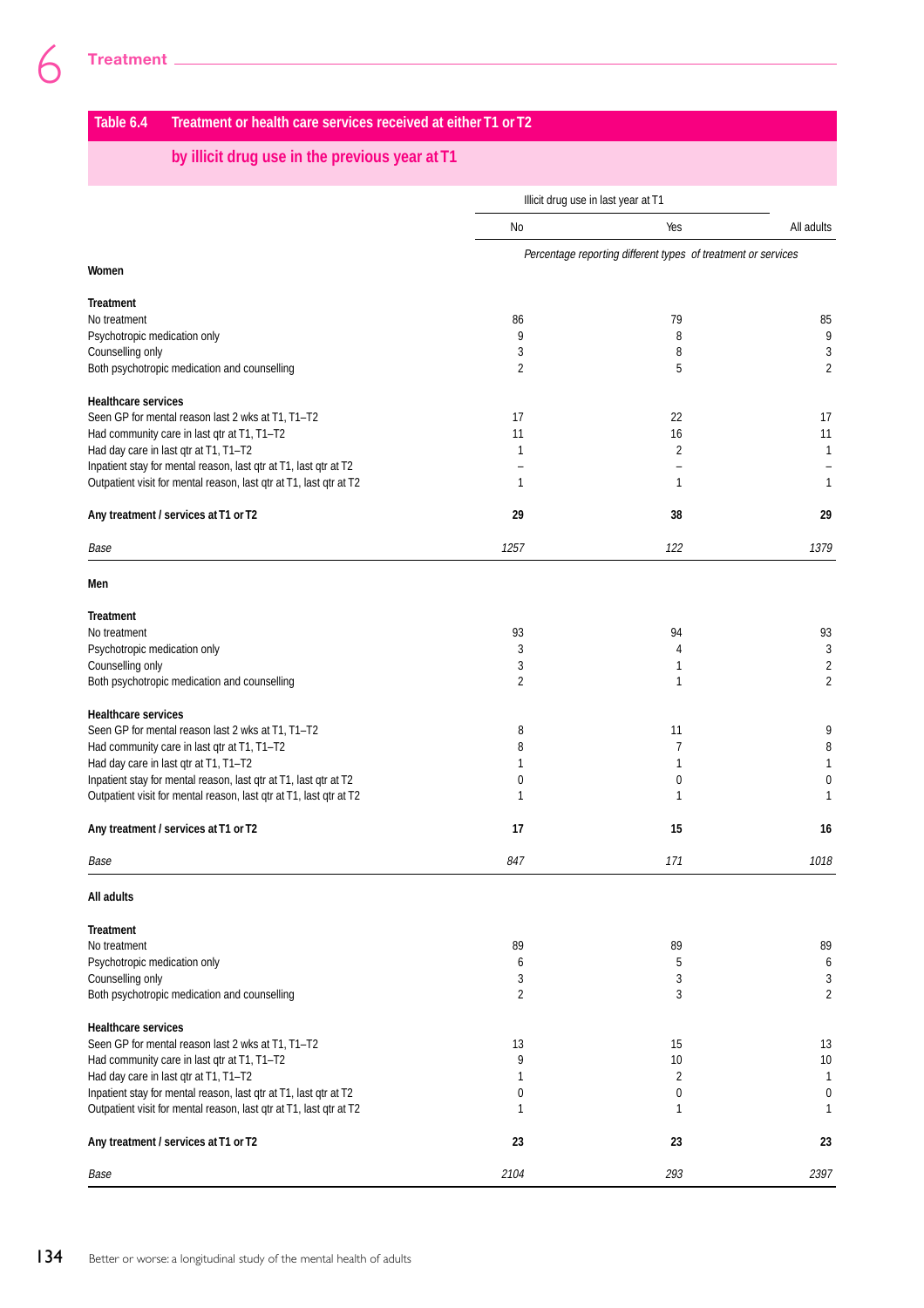# **Table 6.5 Odds Ratios associated with receiving any treatment or service at T1 or T2**

|                   |      |                          |                                        | Unadjusted regression |                               |                                        | Adjusted regression        |                               |  |
|-------------------|------|--------------------------|----------------------------------------|-----------------------|-------------------------------|----------------------------------------|----------------------------|-------------------------------|--|
|                   |      | % with<br>Base treatment | Overall<br>significance<br>of variable | Odds<br>Ratio         | 95%<br>Confidence<br>Interval | Overall<br>significance<br>of variable | Adjusted<br>Odds<br>Ratio# | 95%<br>Confidence<br>Interval |  |
| Women             |      |                          |                                        |                       |                               |                                        |                            |                               |  |
| All women         | 1386 | 29                       |                                        |                       |                               |                                        |                            |                               |  |
| Age at T1         |      |                          | n.s.                                   |                       |                               | n.s.                                   |                            |                               |  |
| $16 - 24$         | 115  | 29                       |                                        | 1.00                  |                               |                                        | 1.00                       |                               |  |
| $25 - 34$         | 302  | 35                       |                                        | 1.30                  | $(0.61 - 2.78)$               |                                        | 1.63                       | $(0.67 - 3.95)$               |  |
| $35 - 44$         | 301  | 27                       |                                        | 0.89                  | $(0.44 - 1.82)$               |                                        | 0.97                       | $(0.44 - 2.18)$               |  |
| $45 - 54$         | 271  | 30                       |                                        | 1.03                  | $(0.51 - 2.10)$               |                                        | 1.21                       | $(0.54 - 2.73)$               |  |
| $55 - 64$         | 212  | 21                       |                                        | 0.66                  | $(0.31 - 1.39)$               |                                        | 0.77                       | $(0.33 - 1.81)$               |  |
| $65 - 74$         | 185  | 30                       |                                        | 1.02                  | $(0.48 - 2.17)$               |                                        | 1.48                       | $(0.62 - 3.53)$               |  |
| CIS-R score at T1 |      |                          | $^{+++}$                               |                       |                               | $^{+++}$                               |                            |                               |  |
| $0 - 5$           | 365  | 20                       |                                        | 1.00                  |                               |                                        | 1.00                       |                               |  |
| $6 - 11$          | 546  | 36                       |                                        | $2.21***$             | $(1.56 - 3.12)$               |                                        | $2.21***$                  | $(1.54 - 3.17)$               |  |
| $12 - 17$         | 245  | 51                       |                                        | $4.10***$             | $(2.78 - 6.06)$               |                                        | $4.11***$                  | $(2.75 - 6.15)$               |  |
| 18 and over       | 230  | 58                       |                                        | 5.49 ***              | $(3.64 - 8.28)$               |                                        | $5.51***$                  | $(3.61 - 8.40)$               |  |
| Men               |      |                          |                                        |                       |                               |                                        |                            |                               |  |
| All men           | 1020 | 17                       |                                        |                       |                               |                                        |                            |                               |  |
| Age at T1         |      |                          | n.s.                                   |                       |                               | $^{++}$                                |                            |                               |  |
| $16 - 24$         | 103  | 8                        |                                        | 1.00                  |                               |                                        | 1.00                       |                               |  |
| $25 - 34$         | 183  | 16                       |                                        | 2.02                  | $(0.89 - 4.56)$               |                                        | 1.56                       | $(0.66 - 3.69)$               |  |
| $35 - 44$         | 225  | 15                       |                                        | 1.97                  | $(0.92 - 4.22)$               |                                        | 1.73                       | $(0.81 - 3.72)$               |  |
| $45 - 54$         | 226  | 17                       |                                        | $2.22*$               | $(1.06 - 4.65)$               |                                        | 1.97                       | $(0.92 - 4.21)$               |  |
| $55 - 64$         | 164  | 20                       |                                        | $2.73*$               | $(1.27 - 5.87)$               |                                        | $2.67 *$                   | $(1.20 - 5.93)$               |  |
| $65 - 74$         | 119  | 24                       |                                        | $3.36**$              | $(1.49 - 7.55)$               |                                        | 4.68 ***                   | $(2.10 - 10.42)$              |  |
| CIS-R score at T1 |      |                          | $^{+++}$                               |                       |                               | $^{+++}$                               |                            |                               |  |
| $0 - 5$           | 429  | 10                       |                                        | 1.00                  |                               |                                        | 1.00                       |                               |  |
| $6 - 11$          | 316  | 20                       |                                        | $2.19**$              | $(1.38 - 3.48)$               |                                        | $2.40***$                  | $(1.50 - 3.84)$               |  |
| $12 - 17$         | 137  |                          |                                        | $7.25***$             | $(4.42 - 11.90)$              |                                        | $8.44***$                  | $(5.04 - 14.14)$              |  |
| 18 and over       | 138  | 45<br>53                 |                                        | $10.14***$            | $(5.80 - 17.75)$              |                                        | $11.74***$                 | $(6.54 - 21.10)$              |  |
| All adults        |      |                          |                                        |                       |                               |                                        |                            |                               |  |
| All adults        | 2406 | 23                       |                                        |                       |                               |                                        |                            |                               |  |
| Sex               |      |                          | $^{+++}$                               |                       |                               | $^{+++}$                               |                            |                               |  |
| Male              | 1020 | 17                       |                                        | 1.00                  |                               |                                        | 1.00                       |                               |  |
| Female            | 1386 | 29                       |                                        | $2.09***$             | $(1.63 - 2.69)$               |                                        | $1.98***$                  | $(1.52 - 2.57)$               |  |
| Age at T1         |      |                          | n.s.                                   |                       |                               | n.s.                                   |                            |                               |  |
| $16 - 24$         | 218  | 18                       |                                        | 1.00                  |                               |                                        | 1.00                       |                               |  |
| $25 - 34$         | 485  | $27\,$                   |                                        | 1.63                  | $(0.90 - 2.94)$               |                                        | 1.68                       | $(0.87 - 3.21)$               |  |
| $35 - 44$         | 526  | 21                       |                                        | 1.21                  | $(0.68 - 2.13)$               |                                        | 1.21                       | $(0.66 - 2.23)$               |  |
| $45 - 54$         | 497  | 23                       |                                        | 1.38                  | $(0.80 - 2.40)$               |                                        | 1.46                       | $(0.81 - 2.63)$               |  |
| $55 - 64$         | 376  | 21                       |                                        | 1.18                  | $(0.68 - 2.06)$               |                                        | 1.29                       | $(0.71 - 2.38)$               |  |
| $65 - 74$         | 304  | 27                       |                                        | 1.65                  | $(0.91 - 2.99)$               |                                        | $2.31 *$                   | $(1.22 - 4.40)$               |  |
| CIS-R score at T1 |      |                          | $^{+++}$                               |                       |                               | $^{+++}$                               |                            |                               |  |
| $0 - 5$           | 794  | 15                       |                                        | 1.00                  |                               |                                        | 1.00                       |                               |  |
| $6 - 11$          | 862  | 29                       |                                        | $2.35***$             | $(1.82 - 3.02)$               |                                        | $2.31***$                  | $(1.77 - 3.00)$               |  |
| $12 - 17$         | 382  | 48                       |                                        | $5.42***$             | $(4.02 - 7.30)$               |                                        | 5.38 ***                   | $(3.94 - 7.34)$               |  |
| 18 and over       | 368  | 56                       |                                        | $7.31***$             | $(5.26 - 10.16)$              |                                        | $7.49***$                  | $(5.33 - 10.53)$              |  |

# Odds Ratios adjusted for the other variables in this table

\*\*\* p<0.001, \*\* p<0.01, \* p<0.05

+++ p<0.001, ++ p<0.01, + p<0.05, n.s. = not significant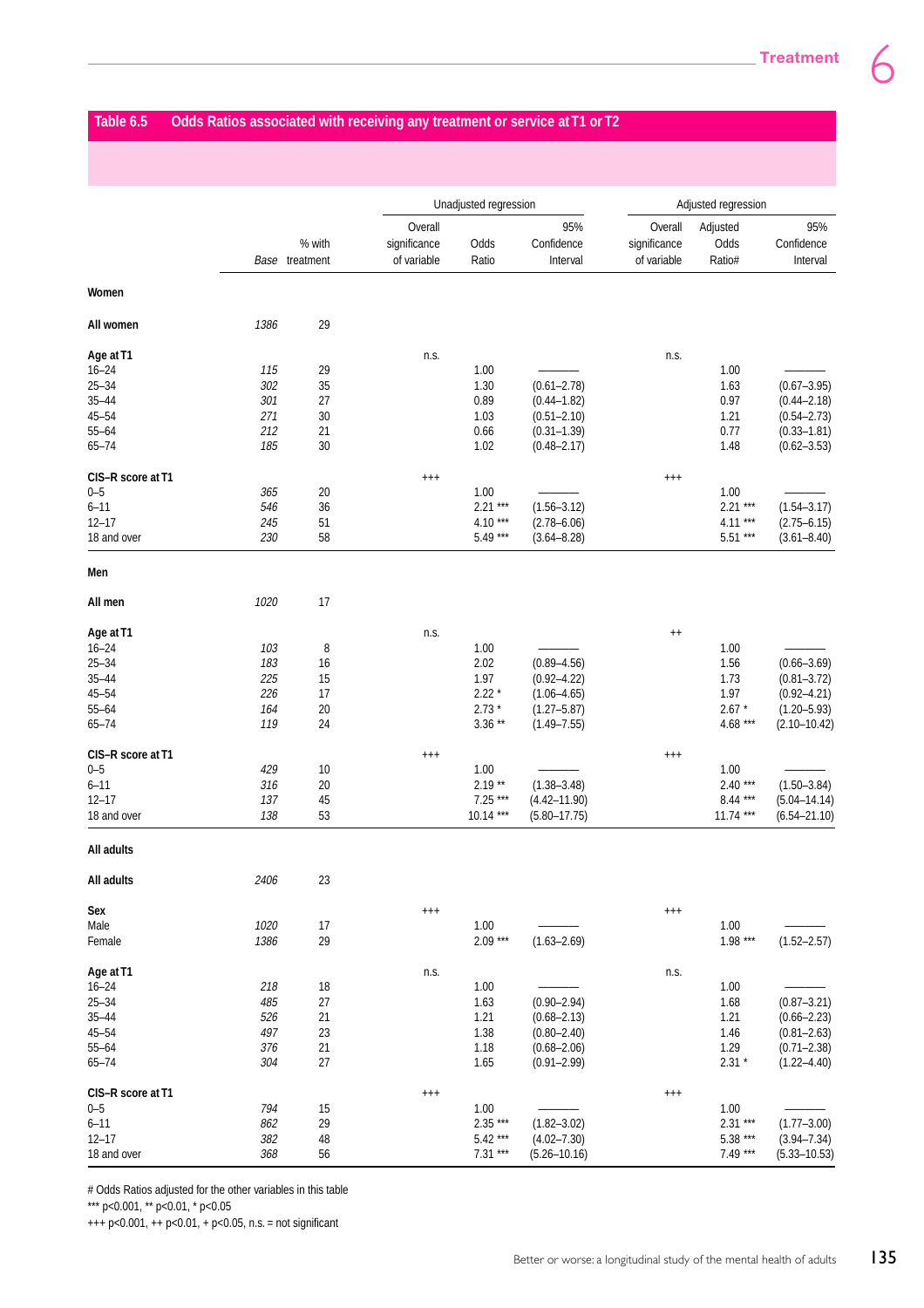# **Table 6.6 Odds Ratios associated with receiving any treatment or service at T1 or T2**

## **Demographic variables**

|                                   |      |                          |                                        | Unadjusted regression |                               |                                        | Adjusted regression        |                               |
|-----------------------------------|------|--------------------------|----------------------------------------|-----------------------|-------------------------------|----------------------------------------|----------------------------|-------------------------------|
|                                   |      | % with<br>Base treatment | Overall<br>significance<br>of variable | Odds<br>Ratio         | 95%<br>Confidence<br>Interval | Overall<br>significance<br>of variable | Adjusted<br>Odds<br>Ratio# | 95%<br>Confidence<br>Interval |
| Women                             |      |                          |                                        |                       |                               |                                        |                            |                               |
| Ethnicity                         |      |                          | $\ddag$                                |                       |                               | $\ddot{}$                              |                            |                               |
| White                             | 1311 | 30                       |                                        | 1.00                  |                               |                                        | 1.00                       |                               |
| Other                             | 66   | 14                       |                                        | $0.39 *$              | $(0.16 - 0.92)$               |                                        | $0.36*$                    | $(0.15 - 0.86)$               |
| Area type                         |      |                          | n.s.                                   |                       |                               | n.s.                                   |                            |                               |
| Urban                             | 915  | 29                       |                                        | 1.00                  |                               |                                        | 1.00                       |                               |
| Semi-rural                        | 329  | 28                       |                                        | 0.94                  | $(0.64 - 1.39)$               |                                        | 1.11                       | $(0.73 - 1.67)$               |
| Rural                             | 142  | 36                       |                                        | 1.40                  | $(0.81 - 2.43)$               |                                        | 1.67                       | $(0.94 - 2.99)$               |
| <b>Educational qualifications</b> |      |                          | n.s.                                   |                       |                               | n.s.                                   |                            |                               |
| Degree                            | 190  | 30                       |                                        | 1.00                  |                               |                                        | 1.00                       |                               |
| Teaching, HND, nursing            | 126  | 35                       |                                        | 1.30                  | $(0.68 - 2.50)$               |                                        | 1.25                       | $(0.62 - 2.51)$               |
| A Level                           | 160  | 24                       |                                        | 0.73                  | $(0.37 - 1.45)$               |                                        | 0.72                       | $(0.34 - 1.50)$               |
| GCSE or equivalent                | 506  | 31                       |                                        | 1.09                  | $(0.66 - 1.80)$               |                                        | 1.09                       | $(0.63 - 1.87)$               |
| No qualifications                 | 395  | 27                       |                                        | 0.88                  | $(0.52 - 1.49)$               |                                        | 0.72                       | $(0.42 - 1.26)$               |
| De facto marital status at T1     |      |                          | $^{++}$                                |                       |                               | $\ddagger$                             |                            |                               |
| Married                           | 698  | 26                       |                                        | 1.00                  |                               |                                        | 1.00                       |                               |
| Cohabiting                        | 117  | 32                       |                                        | 1.35                  | $(0.82 - 2.22)$               |                                        | 1.04                       | $(0.57 - 1.88)$               |
| Single                            | 211  | 30                       |                                        | 1.25                  | $(0.71 - 2.20)$               |                                        | 0.97                       | $(0.49 - 1.94)$               |
| Widowed                           | 126  | 37                       |                                        | 1.70                  | $(0.97 - 2.98)$               |                                        | $1.99*$                    | $(1.05 - 3.76)$               |
| Divorced                          | 161  | 45                       |                                        | $2.34***$             | $(1.46 - 3.74)$               |                                        | $1.98***$                  | $(1.24 - 3.18)$               |
| Separated                         | 73   | 42                       |                                        | $2.09*$               | $(1.03 - 4.23)$               |                                        | 1.74                       | $(0.74 - 4.10)$               |
| Family type at T1                 |      |                          | $^{++}$                                |                       |                               | $\ddot{}$                              |                            |                               |
| Couple, no child                  | 410  | 26                       |                                        | 1.00                  |                               |                                        | 1.00                       |                               |
| Couple and child(ren)             | 404  | 27                       |                                        | 1.06                  | $(0.71 - 1.58)$               |                                        | 0.94                       | $(0.61 - 1.43)$               |
| Lone parent and child(ren)        | 194  | 39                       |                                        | $1.80*$               | $(1.08 - 3.01)$               |                                        | 1.49                       | $(0.83 - 2.66)$               |
| One person only                   | 315  | 39                       |                                        | $1.87**$              | $(1.23 - 2.85)$               |                                        | $1.72*$                    | $(1.10 - 2.69)$               |
| Adult and parent(s)               | 63   | 26                       |                                        | 1.01                  | $(0.39 - 2.61)$               |                                        | 0.76                       | $(0.24 - 2.39)$               |
| Household size at T1              |      |                          | n.s.                                   |                       |                               | n.s.                                   |                            |                               |
| 1                                 | 286  | 38                       |                                        | 1.00                  |                               |                                        | 1.00                       |                               |
| $\overline{2}$                    | 508  | 28                       |                                        | $0.64*$               | $(0.43 - 0.96)$               |                                        | 0.70                       | $(0.46 - 1.08)$               |
| 3                                 | 266  | 27                       |                                        | $0.61 *$              | $(0.38 - 0.99)$               |                                        | $0.56*$                    | $(0.33 - 0.95)$               |
| $\overline{4}$                    | 230  | 26                       |                                        | 0.57                  | $(0.33 - 1.00)$               |                                        | 0.56                       | $(0.31 - 1.01)$               |
| 5 and over                        | 96   | 36                       |                                        | 0.94                  | $(0.51 - 1.73)$               |                                        | 0.78                       | $(0.38 - 1.57)$               |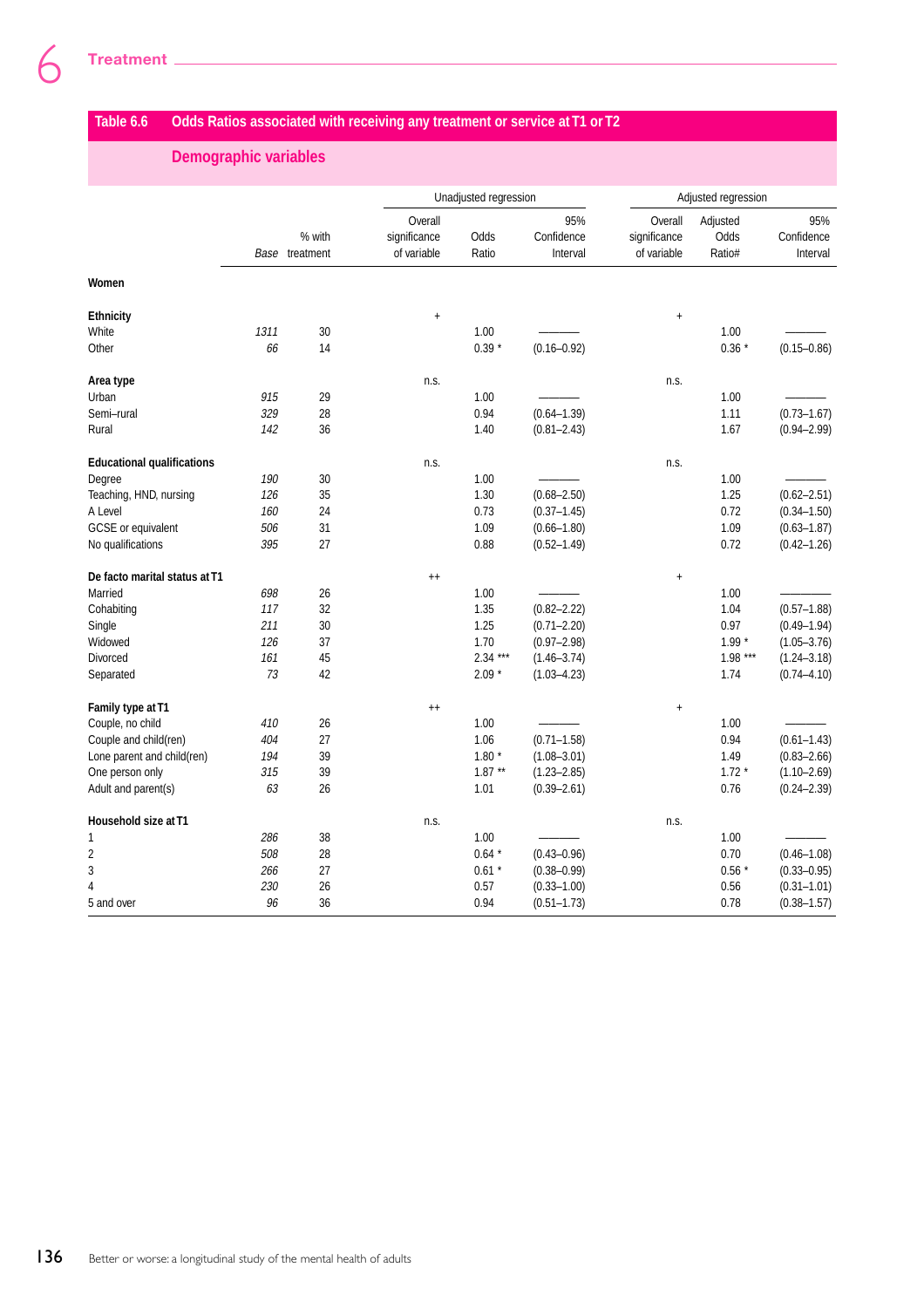# **Table 6.6 (continued) Odds Ratios associated with receiving any treatment or service at T1 or T2**

 **Demographic variables**

|                                   |     |                          |                                        | Unadjusted regression |                               | Adjusted regression                    |                            |                               |
|-----------------------------------|-----|--------------------------|----------------------------------------|-----------------------|-------------------------------|----------------------------------------|----------------------------|-------------------------------|
|                                   |     | % with<br>Base treatment | Overall<br>significance<br>of variable | Odds<br>Ratio         | 95%<br>Confidence<br>Interval | Overall<br>significance<br>of variable | Adjusted<br>Odds<br>Ratio# | 95%<br>Confidence<br>Interval |
| Men                               |     |                          |                                        |                       |                               |                                        |                            |                               |
| <b>Ethnicity</b>                  |     |                          | n.s.                                   |                       |                               | $\ddot{}$                              |                            |                               |
| White                             | 960 | 17                       |                                        | 1.00                  |                               |                                        | 1.00                       |                               |
| Other                             | 56  | $\overline{7}$           |                                        | 0.34                  | $(0.11 - 1.01)$               |                                        | $0.33*$                    | $(0.13 - 0.87)$               |
| Area type                         |     |                          | n.s.                                   |                       |                               | n.s.                                   |                            |                               |
| Urban                             | 667 | 18                       |                                        | 1.00                  |                               |                                        | 1.00                       |                               |
| Semi-rural                        | 256 | 14                       |                                        | 0.73                  | $(0.47 - 1.14)$               |                                        | 0.76                       | $(0.48 - 1.20)$               |
| Rural                             | 97  | 13                       |                                        | 0.68                  | $(0.36 - 1.29)$               |                                        | 0.69                       | $(0.35 - 1.38)$               |
| <b>Educational qualifications</b> |     |                          | n.s.                                   |                       |                               | n.s.                                   |                            |                               |
| Degree                            | 189 | 14                       |                                        | 1.00                  |                               |                                        | 1.00                       |                               |
| Teaching, HND, nursing            | 84  | 11                       |                                        | 0.78                  | $(0.34 - 1.75)$               |                                        | 0.67                       | $(0.28 - 1.59)$               |
| A Level                           | 155 | 19                       |                                        | 1.42                  | $(0.70 - 2.87)$               |                                        | 1.25                       | $(0.57 - 2.73)$               |
| GCSE or equivalent                | 332 | 18                       |                                        | 1.37                  | $(0.76 - 2.48)$               |                                        | 1.23                       | $(0.62 - 2.44)$               |
| No qualifications                 | 255 | 16                       |                                        | 1.17                  | $(0.63 - 2.16)$               |                                        | 0.79                       | $(0.41 - 1.51)$               |
| De facto marital status at T1     |     |                          | $^{++}$                                |                       |                               | $\ddot{}$                              |                            |                               |
| Married                           | 519 | 16                       |                                        | 1.00                  |                               |                                        | 1.00                       |                               |
| Cohabiting                        | 104 | 12                       |                                        | 0.74                  | $(0.36 - 1.50)$               |                                        | 0.92                       | $(0.39 - 2.17)$               |
| Single                            | 236 | 14                       |                                        | 0.86                  | $(0.52 - 1.40)$               |                                        | 1.33                       | $(0.67 - 2.64)$               |
| Widowed                           | 32  | 58                       |                                        | 7.54 ***              | $(2.88 - 19.78)$              |                                        | $6.20**$                   | $(1.95 - 19.76)$              |
| <b>Divorced</b>                   | 101 | 36                       |                                        | $2.99**$              | $(1.48 - 6.04)$               |                                        | 2.09                       | $(0.97 - 4.52)$               |
| Separated                         | 28  |                          |                                        | 1.48                  | $(0.46 - 4.79)$               |                                        | 1.41                       | $(0.47 - 4.20)$               |
| Family type at T1                 |     |                          | $^{+++}$                               |                       |                               | $^{\rm ++}$                            |                            |                               |
| Couple, no child                  | 305 | 15                       |                                        | 1.00                  |                               |                                        | 1.00                       |                               |
| Couple and child(ren)             | 318 | 15                       |                                        | 1.04                  | $(0.65 - 1.68)$               |                                        | 1.14                       | $(0.65 - 1.99)$               |
| Lone parent and child(ren)        | 25  | 47                       |                                        | $5.05**$              | $(1.67 - 15.29)$              |                                        | $4.33*$                    | $(1.12 - 16.72)$              |
| One person only                   | 256 | 30                       |                                        | $2.43***$             | $(1.55 - 3.82)$               |                                        | $2.22**$                   | $(1.31 - 3.74)$               |
| Adult and parent(s)               | 116 | 10                       |                                        | 0.61                  | $(0.32 - 1.18)$               |                                        | 1.25                       | $(0.53 - 2.92)$               |
| Household size at T1              |     |                          | $^{+++}$                               |                       |                               | $\ddot{}$                              |                            |                               |
| 1                                 | 233 | 31                       |                                        | 1.00                  |                               |                                        | 1.00                       |                               |
| 2                                 | 345 | 17                       |                                        | $0.45***$             | $(0.29 - 0.70)$               |                                        | $0.55*$                    | $(0.34 - 0.89)$               |
| 3                                 | 188 | 14                       |                                        | $0.35**$              | $(0.19 - 0.65)$               |                                        | $0.49*$                    | $(0.25 - 0.97)$               |
| 4                                 | 188 | 12                       |                                        | $0.30***$             | $(0.17 - 0.53)$               |                                        | $0.43$ **                  | $(0.24 - 0.77)$               |
| 5 and over                        | 66  | 17                       |                                        | 0.44                  | $(0.19 - 1.02)$               |                                        | 0.81                       | $(0.35 - 1.87)$               |

# Odds Ratios adjusted for the other variables in this table

\*\*\* p<0.001, \*\* p<0.01, \* p<0.05

+++ p<0.001, ++ p<0.01, + p<0.05, n.s. = not significant

Table continues on page138.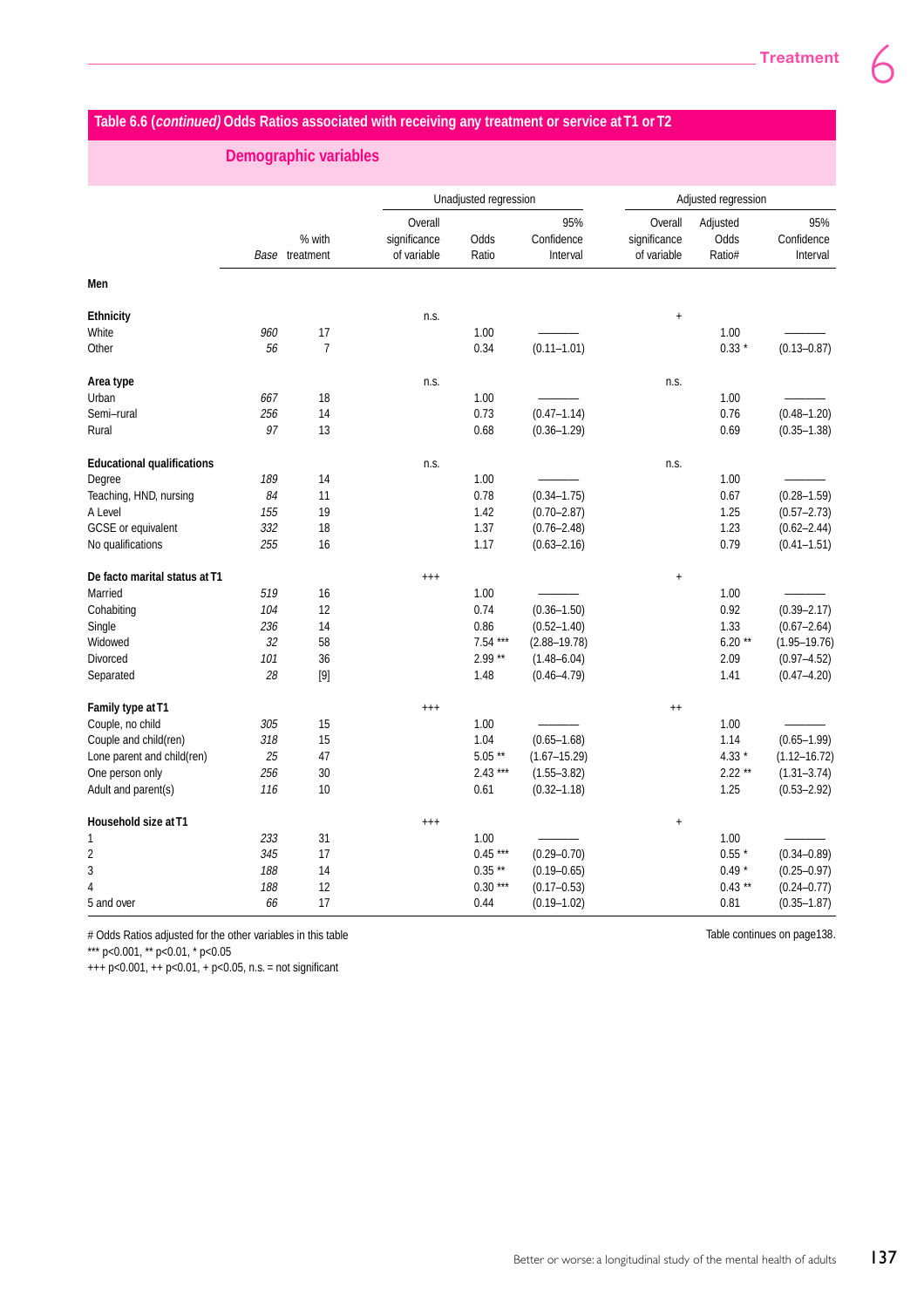## **Table 6.6 (continued) Odds Ratios associated with receiving any treatment or service at T1 or T2**

## **Demographic variables**

|                                   |      |                | Unadjusted regression |           |                 | Adjusted regression |           |                 |
|-----------------------------------|------|----------------|-----------------------|-----------|-----------------|---------------------|-----------|-----------------|
|                                   |      |                | Overall               |           | 95%             | Overall             | Adjusted  | 95%             |
|                                   |      | % with         | significance          | Odds      | Confidence      | significance        | Odds      | Confidence      |
|                                   |      | Base treatment | of variable           | Ratio     | Interval        | of variable         | Ratio#    | Interval        |
| All adults                        |      |                |                       |           |                 |                     |           |                 |
| <b>Ethnicity</b>                  |      |                | $^{++}$               |           |                 | $^{++}$             |           |                 |
| White                             | 2271 | 24             |                       | 1.00      |                 |                     | 1.00      |                 |
| Other                             | 122  | 10             |                       | $0.35**$  | $(0.18 - 0.67)$ |                     | $0.36**$  | $(0.19 - 0.67)$ |
| Area type                         |      |                | n.s.                  |           |                 | n.s.                |           |                 |
| Urban                             | 1582 | 23             |                       | 1.00      |                 |                     | 1.00      |                 |
| Semi-rural                        | 585  | 21             |                       | 0.86      | $(0.65 - 1.14)$ |                     | 0.97      | $(0.72 - 1.31)$ |
| Rural                             | 239  | 26             |                       | 1.13      | $(0.74 - 1.73)$ |                     | 1.27      | $(0.81 - 1.97)$ |
| <b>Educational qualifications</b> |      |                | n.s.                  |           |                 | n.s.                |           |                 |
| Degree                            | 379  | 20             |                       | 1.00      |                 |                     | 1.00      |                 |
| Teaching, HND, nursing            | 210  | 23             |                       | 1.19      | $(0.69 - 2.03)$ |                     | 1.01      | $(0.57 - 1.76)$ |
| A Level                           | 315  | 21             |                       | 1.05      | $(0.66 - 1.69)$ |                     | 0.94      | $(0.56 - 1.57)$ |
| GCSE or equivalent                | 838  | 26             |                       | 1.36      | $(0.94 - 1.97)$ |                     | 1.16      | $(0.77 - 1.75)$ |
| No qualifications                 | 650  | 22             |                       | 1.10      | $(0.74 - 1.62)$ |                     | 0.74      | $(0.49 - 1.12)$ |
| De facto marital status at T1     |      |                | $^{++}$               |           |                 | $^{+++}$            |           |                 |
| Married                           | 1217 | 21             |                       | 1.00      |                 |                     | 1.00      |                 |
| Cohabiting                        | 221  | 21             |                       | 1.03      | $(0.69 - 1.53)$ |                     | 0.96      | $(0.59 - 1.56)$ |
| Single                            | 447  | 20             |                       | 0.97      | $(0.66 - 1.43)$ |                     | 1.04      | $(0.64 - 1.69)$ |
| Widowed                           | 158  | 41             |                       | $2.70***$ | $(1.64 - 4.43)$ |                     | $2.34$ ** | $(1.33 - 4.12)$ |
| Divorced                          | 262  | 41             |                       | $2.62***$ | $(1.75 - 3.92)$ |                     | $2.05**$  | $(1.35 - 3.09)$ |
| Separated                         | 101  | 36             |                       | $2.12*$   | $(1.12 - 4.02)$ |                     | 1.69      | $(0.83 - 3.44)$ |
| Family type at T1                 |      |                | $^{+++}$              |           |                 | $^{+++}$            |           |                 |
| Couple, no child                  | 715  | 20             |                       | 1.00      |                 |                     | 1.00      |                 |
| Couple and child(ren)             | 722  | 21             |                       | 1.05      | $(0.77 - 1.42)$ |                     | 1.01      | $(0.72 - 1.42)$ |
| Lone parent and child(ren)        | 219  | 40             |                       | $2.60***$ | $(1.61 - 4.19)$ |                     | $1.95*$   | $(1.09 - 3.47)$ |
| One person only                   | 571  | 35             |                       | $2.08***$ | $(1.51 - 2.87)$ |                     | $1.81**$  | $(1.28 - 2.56)$ |
| Adult and parent(s)               | 179  | 15             |                       | 0.69      | $(0.38 - 1.28)$ |                     | 0.86      | $(0.41 - 1.78)$ |
| Household size at T1              |      |                | $^{+++}$              |           |                 | $\ddot{}$           |           |                 |
| $\mathbf{1}$                      | 519  | 35             |                       | 1.00      |                 |                     | 1.00      |                 |
| $\overline{2}$                    | 853  | 23             |                       | $0.56***$ | $(0.42 - 0.76)$ |                     | $0.67*$   | $(0.49 - 0.92)$ |
| 3                                 | 454  | 20             |                       | $0.47***$ | $(0.32 - 0.70)$ |                     | $0.55**$  | $(0.36 - 0.86)$ |
| $\overline{4}$                    | 418  | 19             |                       | $0.44***$ | $(0.29 - 0.66)$ |                     | $0.52**$  | $(0.34 - 0.81)$ |
| 5 and over                        | 162  | 26             |                       | 0.66      | $(0.39 - 1.11)$ |                     | 0.78      | $(0.46 - 1.31)$ |

# Odds Ratios adjusted for sex, age and CIS–R score at T1

\*\*\* p<0.001, \*\*p<0.01, \*p<0.05

+++ p<0.001, ++ p<0.01, + p<0.05, n.s. = not significant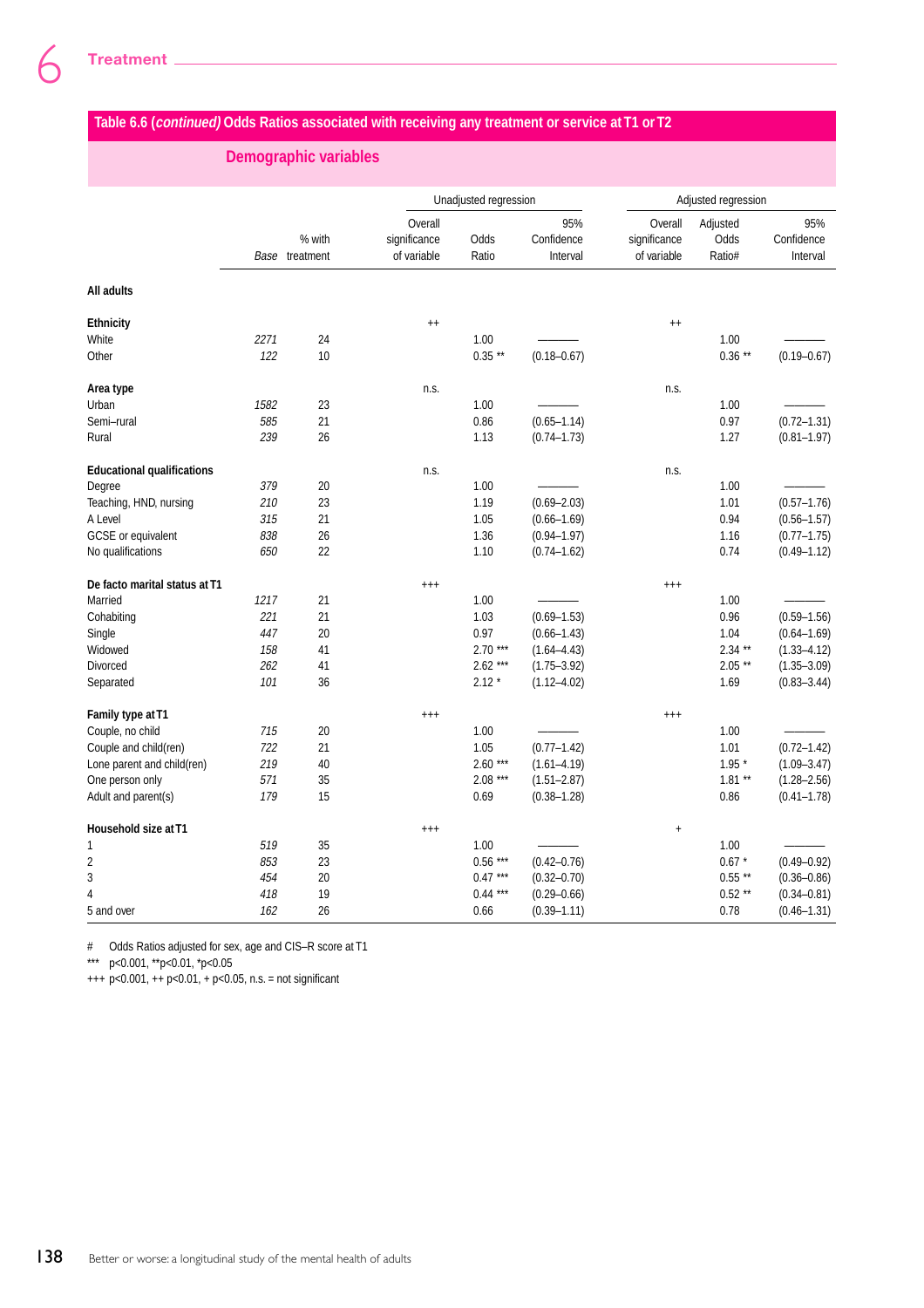## **Table 6.7 Odds Ratios associated with receiving any treatment or service at T1 or T2**

## **Economic variables**

|                                    |     |                          |                                        | Unadjusted regression |                               |                                        | Adjusted regression        |                               |  |
|------------------------------------|-----|--------------------------|----------------------------------------|-----------------------|-------------------------------|----------------------------------------|----------------------------|-------------------------------|--|
|                                    |     | % with<br>Base treatment | Overall<br>significance<br>of variable | Odds<br>Ratio         | 95%<br>Confidence<br>Interval | Overall<br>significance<br>of variable | Adjusted<br>Odds<br>Ratio# | 95%<br>Confidence<br>Interval |  |
| Women                              |     |                          |                                        |                       |                               |                                        |                            |                               |  |
| Social class at T1                 |     |                          | $\begin{array}{c} + \end{array}$       |                       |                               | $\ddagger$                             |                            |                               |  |
|                                    | 34  | 12                       |                                        | 1.00                  |                               |                                        | 1.00                       |                               |  |
| Ш                                  | 429 | 167                      |                                        | 0.75                  | $(0.28 - 2.04)$               |                                        | 0.66                       | $(0.23 - 1.86)$               |  |
| <b>IIINM</b>                       | 458 | 159                      |                                        | 0.49                  | $(0.18 - 1.31)$               |                                        | 0.40                       | $(0.14 - 1.11)$               |  |
| IIIM                               | 123 | 58                       |                                        | 1.05                  | $(0.36 - 3.09)$               |                                        | 0.89                       | $(0.29 - 2.73)$               |  |
| IV                                 | 204 | 100                      |                                        | 0.97                  | $(0.34 - 2.81)$               |                                        | 0.66                       | $(0.22 - 2.01)$               |  |
| $\vee$                             | 97  | 48                       |                                        | 1.01                  | $(0.29 - 3.51)$               |                                        | 0.76                       | $(0.19 - 3.10)$               |  |
| Armed forces                       |     |                          |                                        |                       |                               |                                        |                            |                               |  |
| Manual or non-manual work at T1    |     |                          | $\ddot{}$                              |                       |                               | n.s.                                   |                            |                               |  |
| Non-manual                         | 921 | 27                       |                                        | 1.00                  |                               |                                        | 1.00                       |                               |  |
| Manual                             | 424 | 37                       |                                        | $1.61*$               | $(1.10 - 2.36)$               |                                        | 1.42                       | $(0.93 - 2.16)$               |  |
| <b>Employment status at T1</b>     |     |                          | $^{++}$                                |                       |                               | n.s.                                   |                            |                               |  |
| Working full time                  | 415 | 26                       |                                        | 1.00                  |                               |                                        | 1.00                       |                               |  |
| Working part time                  | 367 | 28                       |                                        | 1.10                  | $(0.70 - 1.75)$               |                                        | 1.11                       | $(0.68 - 1.83)$               |  |
| Unemployed                         | 41  | 31                       |                                        | 1.27                  | $(0.52 - 3.11)$               |                                        | 1.04                       | $(0.44 - 2.46)$               |  |
| Long term sick or disabled         | 118 | 62                       |                                        | 4.50 ***              | $(2.54 - 7.97)$               |                                        | $2.42**$                   | $(1.31 - 4.45)$               |  |
| Other economically inactive        | 436 | 29                       |                                        | 1.14                  | $(0.79 - 1.65)$               |                                        | 1.20                       | $(0.78 - 1.85)$               |  |
| Change in employment status        |     |                          | $\ddagger$                             |                       |                               | n.s.                                   |                            |                               |  |
| Employed at T1 and T2              | 703 | 27                       |                                        | 1.00                  |                               |                                        | 1.00                       |                               |  |
| Not employed at T1 and T2          | 525 | 35                       |                                        | $1.48*$               | $(1.09 - 2.01)$               |                                        | $1.49*$                    | $(1.02 - 2.19)$               |  |
| Not employed at T1, employed at T2 | 70  | 21                       |                                        | 0.74                  | $(0.38 - 1.43)$               |                                        | 0.65                       | $(0.34 - 1.24)$               |  |
| Employed at T1, not employed at T2 | 79  | 32                       |                                        | 1.32                  | $(0.54 - 3.24)$               |                                        | 1.34                       | $(0.48 - 3.72)$               |  |
| Tenure of accommodation at T1      |     |                          | $^{++}$                                |                       |                               | $^{++}$                                |                            |                               |  |
| Owned outright                     | 314 | 28                       |                                        | 1.00                  |                               |                                        | 1.00                       |                               |  |
| Owned with mortgage                | 649 | 23                       |                                        | 0.79                  | $(0.51 - 1.21)$               |                                        | 0.67                       | $(0.39 - 1.15)$               |  |
| Rented from LA or HA               | 312 | 46                       |                                        | $2.19**$              | $(1.29 - 3.70)$               |                                        | 1.60                       | $(0.88 - 2.90)$               |  |
| Rented from other source           | 101 | 41                       |                                        | 1.82                  | $(0.95 - 3.48)$               |                                        | 1.31                       | $(0.62 - 2.77)$               |  |
| Respondent's grouped weekly gross  |     |                          |                                        |                       |                               |                                        |                            |                               |  |
| income at T1                       |     |                          | n.s.                                   |                       |                               | n.s.                                   |                            |                               |  |
| £400 and over                      | 147 | 33                       |                                        | 1.00                  |                               |                                        | 1.00                       |                               |  |
| £200 but under £400                | 298 | 26                       |                                        | 0.69                  | $(0.39 - 1.22)$               |                                        | 0.65                       | $(0.36 - 1.20)$               |  |
| £100 but under £200                | 418 | 29                       |                                        | 0.83                  | $(0.48 - 1.43)$               |                                        | 0.74                       | $(0.42 - 1.31)$               |  |
| Under £100                         | 486 | 30                       |                                        | 0.86                  | $(0.51 - 1.44)$               |                                        | 0.75                       | $(0.42 - 1.32)$               |  |
| Change in respondent's income      |     |                          | n.s.                                   |                       |                               | n.s.                                   |                            |                               |  |
| About the same                     | 813 | 30                       |                                        | 1.00                  |                               |                                        | 1.00                       |                               |  |
| Around 20% or more fall            | 193 | 29                       |                                        | 0.96                  | $(0.60 - 1.54)$               |                                        | 1.07                       | $(0.66 - 1.73)$               |  |
| Around 20% or more increase        | 324 | 28                       |                                        | 0.92                  | $(0.63 - 1.34)$               |                                        | 0.86                       | $(0.57 - 1.30)$               |  |
| Household's grouped weekly gross   |     |                          |                                        |                       |                               |                                        |                            |                               |  |
| ncome at T1                        |     |                          | $^{++}$                                |                       |                               | n.s.                                   |                            |                               |  |
| £400 and over                      | 515 | 24                       |                                        | 1.00                  |                               |                                        | 1.00                       |                               |  |
| £200 but under £400                | 341 | 31                       |                                        | 1.42                  | $(0.95 - 2.12)$               |                                        | 1.25                       | $(0.82 - 1.90)$               |  |
| £100 but under £200                | 285 | 33                       |                                        | 1.51                  | $(0.99 - 2.30)$               |                                        | 1.17                       | $(0.74 - 1.85)$               |  |
| Under £100                         | 130 | 45                       |                                        | $2.57**$              | $(1.50 - 4.40)$               |                                        | $2.12*$                    | $(1.14 - 3.95)$               |  |

# Odds Ratios adjusted for sex, age and CIS–R score at T1

\*\*\* p<0.001, \*\*p<0.01, \*p<0.05

 $+++ p<0.001, ++ p<0.01, + p<0.05, n.s.=$  not significant

Table continues on page140.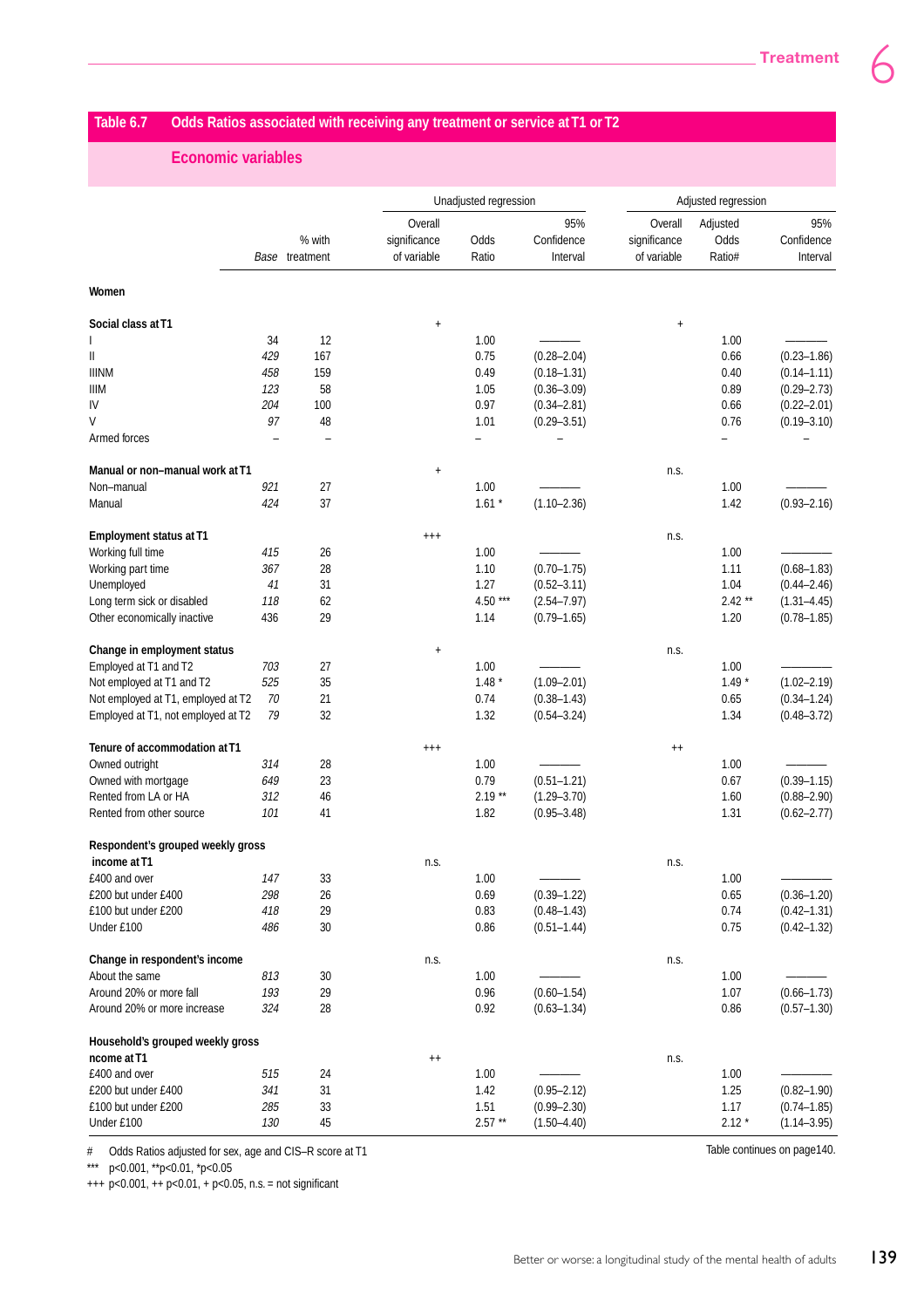# **Table 6.7 (continued) Odds Ratios associated with receiving any treatment or service at T1 or T2**

## **Economic variables**

|                                    |     |                          |                                        | Unadjusted regression |                               |                                        | Adjusted regression        |                               |  |
|------------------------------------|-----|--------------------------|----------------------------------------|-----------------------|-------------------------------|----------------------------------------|----------------------------|-------------------------------|--|
|                                    |     | % with<br>Base treatment | Overall<br>significance<br>of variable | Odds<br>Ratio         | 95%<br>Confidence<br>Interval | Overall<br>significance<br>of variable | Adjusted<br>Odds<br>Ratio# | 95%<br>Confidence<br>Interval |  |
| Men                                |     |                          |                                        |                       |                               |                                        |                            |                               |  |
| Social class at T1                 |     |                          | n.s.                                   |                       |                               | $\ddagger$                             |                            |                               |  |
|                                    | 91  | 11                       |                                        | 1.00                  |                               |                                        | 1.00                       |                               |  |
| $\mathbf{II}$                      | 325 | 17                       |                                        | 1.77                  | $(0.78 - 3.99)$               |                                        | 1.63                       | $(0.63 - 4.18)$               |  |
| <b>IIINM</b>                       | 97  | 19                       |                                        | 1.95                  | $(0.73 - 5.25)$               |                                        | 1.89                       | $(0.64 - 5.60)$               |  |
| <b>IIIM</b>                        | 304 | 14                       |                                        | 1.37                  | $(0.61 - 3.08)$               |                                        | 1.07                       | $(0.43 - 2.67)$               |  |
| IV                                 | 128 | 22                       |                                        | 2.42                  | $(0.92 - 6.38)$               |                                        | 2.33                       | $(0.78 - 6.95)$               |  |
| V                                  | 43  | 20                       |                                        | 2.15                  | $(0.73 - 6.36)$               |                                        | 1.66                       | $(0.51 - 5.36)$               |  |
| Armed forces                       | 2   | $[1]$                    |                                        | 48.00 **              | $(2.68 - 859.14)$             |                                        | 53.89 **                   | $(3.58 - 811.21)$             |  |
| Manual or non-manual work at T1    |     |                          | n.s.                                   |                       |                               | n.s.                                   |                            |                               |  |
| Non-manual                         | 513 | 16                       |                                        | 1.00                  |                               |                                        | 1.00                       |                               |  |
| Manual                             | 477 | 17                       |                                        | 1.06                  | $(0.73 - 1.53)$               |                                        | 0.93                       | $(0.62 - 1.39)$               |  |
| <b>Employment status at T1</b>     |     |                          | $^{+++}$                               |                       |                               | $\ddag$                                |                            |                               |  |
| Working full time                  | 612 | 13                       |                                        | 1.00                  |                               |                                        | 1.00                       |                               |  |
| Working part time                  | 74  | 11                       |                                        | 0.82                  | $(0.39 - 1.73)$               |                                        | 0.87                       | $(0.42 - 1.80)$               |  |
| Unemployed                         | 39  | 11                       |                                        | 0.88                  | $(0.35 - 2.21)$               |                                        | 0.79                       | $(0.34 - 1.86)$               |  |
| Long term sick or disabled         | 120 | 47                       |                                        | 5.99 ***              | $(3.32 - 10.81)$              |                                        | $2.03*$                    | $(1.19 - 3.47)$               |  |
| Other economically inactive        | 171 | 22                       |                                        | $1.94*$               | $(1.15 - 3.29)$               |                                        | $2.06*$                    | $(1.13 - 3.76)$               |  |
| Change in employment status        |     |                          | $^{++}$                                |                       |                               | $\ddag$                                |                            |                               |  |
| Employed at T1 and T2              | 648 | 12                       |                                        | 1.00                  |                               |                                        | 1.00                       |                               |  |
| Not employed at T1 and T2          | 286 | 29                       |                                        | $3.00***$             | $(1.93 - 4.66)$               |                                        | $2.10**$                   | $(1.25 - 3.53)$               |  |
| Not employed at T1, employed at T2 | 43  | 14                       |                                        | 1.23                  | $(0.45 - 3.35)$               |                                        | 1.51                       | $(0.57 - 4.00)$               |  |
| Employed at T1, not employed at T2 | 38  | 26                       |                                        | $2.56*$               | $(1.02 - 6.45)$               |                                        | 1.95                       | $(0.81 - 4.70)$               |  |
| Tenure of accommodation at T1      |     |                          | $^{+++}$                               |                       |                               | $\ddag$                                |                            |                               |  |
| Owned outright                     | 233 | 18                       |                                        | 1.00                  |                               |                                        | 1.00                       |                               |  |
| Owned with mortgage                | 510 | 13                       |                                        | 0.68                  | $(0.41 - 1.11)$               |                                        | 0.75                       | $(0.41 - 1.36)$               |  |
| Rented from LA or HA               | 198 | 29                       |                                        | 1.79                  | $(0.97 - 3.30)$               |                                        | 1.63                       | $(0.85 - 3.12)$               |  |
| Rented from other source           | 71  | 10                       |                                        | 0.47                  | $(0.20 - 1.10)$               |                                        | 0.54                       | $(0.23 - 1.29)$               |  |
| Respondent's grouped weekly gross  |     |                          |                                        |                       |                               |                                        |                            |                               |  |
| income at T1                       |     |                          | n.s.                                   |                       |                               | n.s.                                   |                            |                               |  |
| £400 and over                      | 323 | 15                       |                                        | 1.00                  |                               |                                        | 1.00                       |                               |  |
| £200 but under £400                | 327 | 14                       |                                        | 0.95                  | $(0.55 - 1.66)$               |                                        | 0.84                       | $(0.46 - 1.55)$               |  |
| £100 but under £200                | 181 | 23                       |                                        | 1.77                  | $(0.99 - 3.17)$               |                                        | 1.29                       | $(0.70 - 2.38)$               |  |
| Under £100                         | 171 | 19                       |                                        | 1.32                  | $(0.73 - 2.42)$               |                                        | 1.13                       | $(0.64 - 1.99)$               |  |
| Change in respondent's income      |     |                          | n.s.                                   |                       |                               | n.s.                                   |                            |                               |  |
| About the same                     | 650 | 17                       |                                        | 1.00                  |                               |                                        | 1.00                       |                               |  |
| Around 20% or more fall            | 102 | 18                       |                                        | 1.09                  | $(0.58 - 2.01)$               |                                        | 1.11                       | $(0.59 - 2.08)$               |  |
| Around 20% or more increase        | 228 | 15                       |                                        | 0.85                  | $(0.54 - 1.34)$               |                                        | 0.86                       | $(0.51 - 1.45)$               |  |
| Household's grouped weekly gross   |     |                          |                                        |                       |                               |                                        |                            |                               |  |
| income at T1                       |     |                          | $^{+++}$                               |                       |                               | $^{++}$                                |                            |                               |  |
| £400 and over                      | 422 | 14                       |                                        | 1.00                  |                               |                                        | 1.00                       |                               |  |
| £200 but under £400                | 238 | 12                       |                                        | 0.83                  | $(0.48 - 1.42)$               |                                        | 0.69                       | $(0.39 - 1.20)$               |  |
| £100 but under £200                | 128 | 29                       |                                        | $2.43**$              | $(1.36 - 4.33)$               |                                        | 1.41                       | $(0.78 - 2.54)$               |  |
| Under £100                         | 81  | 41                       |                                        | 4.22 ***              | $(2.08 - 8.57)$               |                                        | $2.56*$                    | $(1.13 - 5.80)$               |  |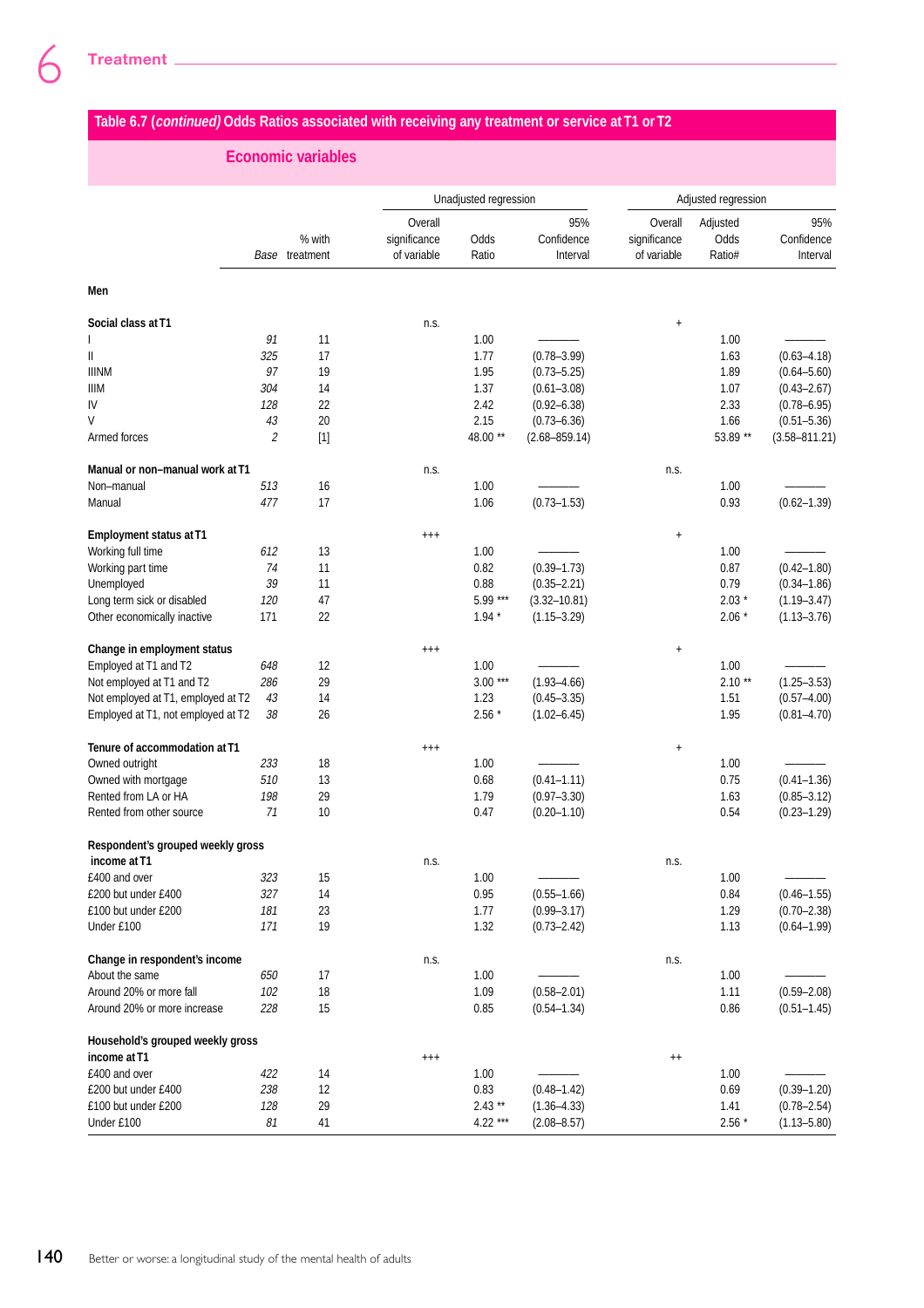## **Table 6.7 (continued) Odds Ratios associated with receiving any treatment or service at T1 or T2**

## **Economic variables**

|                                    |            |                          |                                        | Unadjusted regression |                                    |                                        | Adjusted regression        |                                    |  |
|------------------------------------|------------|--------------------------|----------------------------------------|-----------------------|------------------------------------|----------------------------------------|----------------------------|------------------------------------|--|
|                                    |            | % with<br>Base treatment | Overall<br>significance<br>of variable | Odds<br>Ratio         | 95%<br>Confidence<br>Interval      | Overall<br>significance<br>of variable | Adjusted<br>Odds<br>Ratio# | 95%<br>Confidence<br>Interval      |  |
| All adults                         |            |                          |                                        |                       |                                    |                                        |                            |                                    |  |
| Social class at T1                 |            |                          | $\ddagger$                             |                       |                                    | $\ddagger$                             |                            |                                    |  |
|                                    | 125        | 17                       |                                        | 1.00                  |                                    |                                        | 1.00                       |                                    |  |
| Ш                                  | 754        | 24                       |                                        | 1.57                  | $(0.85 - 2.90)$                    |                                        | 1.12                       | $(0.57 - 2.20)$                    |  |
| <b>IIINM</b>                       | 555        | 22                       |                                        | 1.36                  | $(0.72 - 2.57)$                    |                                        | 0.75                       | $(0.37 - 1.56)$                    |  |
| <b>IIIM</b>                        | 427        | 20                       |                                        | 1.21                  | $(0.63 - 2.32)$                    |                                        | 0.98                       | $(0.50 - 1.93)$                    |  |
| IV                                 | 332        | 30                       |                                        | $2.10*$               | $(1.06 - 4.19)$                    |                                        | 1.26                       | $(0.59 - 2.70)$                    |  |
| V                                  | 140        | 32                       |                                        | 2.35                  | $(0.99 - 5.58)$                    |                                        | 1.27                       | $(0.44 - 3.66)$                    |  |
| Manual or non-manual work at T1    |            |                          | n.s.                                   |                       |                                    | n.s.                                   |                            |                                    |  |
| Non-manual                         | 1434       | 22                       |                                        | 1.00                  |                                    |                                        | 1.00                       |                                    |  |
| Manual                             | 901        | 25                       |                                        | 1.17                  | $(0.89 - 1.54)$                    |                                        | 1.19                       | $(0.87 - 1.64)$                    |  |
| <b>Employment status at T1</b>     |            |                          | $^{+++}$                               |                       |                                    | $^{++}$                                |                            |                                    |  |
| Working full time                  | 1027       | 17                       |                                        | 1.00                  |                                    |                                        | 1.00                       |                                    |  |
| Working part time                  | 441        | 25                       |                                        | $1.55*$               | $(1.08 - 2.25)$                    |                                        | 1.15                       | $(0.76 - 1.74)$                    |  |
| Unemployed                         | 80         | 20                       |                                        | 1.22                  | $(0.64 - 2.34)$                    |                                        | 0.96                       | $(0.52 - 1.79)$                    |  |
| Long term sick or disabled         | 238        | 53                       |                                        | $5.32***$             | $(3.48 - 8.13)$                    |                                        | $2.35***$                  | $(1.57 - 3.50)$                    |  |
| Other economically inactive        | 607        | 26                       |                                        | $1.70**$              | $(1.25 - 2.31)$                    |                                        | $1.45*$                    | $(1.01 - 2.09)$                    |  |
| Change in employment status        |            |                          | $^{+++}$                               |                       |                                    | $\ddagger$                             |                            |                                    |  |
| Employed at T1 and T2              | 1351       | 19                       |                                        | 1.00                  |                                    |                                        | 1.00                       |                                    |  |
| Not employed at T1 and T2          | 811        | 32                       |                                        | $2.09***$             | $(1.61 - 2.72)$                    |                                        | $1.72**$                   | $(1.24 - 2.38)$                    |  |
| Not employed at T1, employed at T2 | 113        | 18                       |                                        | 0.95                  | $(0.53 - 1.70)$                    |                                        | 0.89                       | $(0.51 - 1.54)$                    |  |
| Employed at T1, not employed at T2 | 117        | 30                       |                                        | 1.90                  | $(0.95 - 3.82)$                    |                                        | 1.57                       | $(0.70 - 3.49)$                    |  |
| Tenure of accommodation at T1      |            |                          | $^{+++}$                               |                       |                                    | $^{+++}$                               |                            |                                    |  |
| Owned outright                     | 547        | 23                       |                                        | 1.00                  |                                    |                                        | 1.00                       |                                    |  |
| Owned with mortgage                | 1159       | 18                       |                                        | 0.75                  | $(0.55 - 1.04)$                    |                                        | 0.70                       | $(0.46 - 1.05)$                    |  |
| Rented from LA or HA               | 510        | 38                       |                                        | $2.04**$              | $(1.34 - 3.11)$                    |                                        | 1.57                       | $(0.99 - 2.49)$                    |  |
| Rented from other source           | 172        | 24                       |                                        | 1.07                  | $(0.61 - 1.84)$                    |                                        | 0.94                       | $(0.52 - 1.70)$                    |  |
| Respondent's grouped weekly gross  |            |                          |                                        |                       |                                    |                                        |                            |                                    |  |
| income at T1                       |            |                          | $\ddagger$                             |                       |                                    | n.s.                                   |                            |                                    |  |
| £400 and over                      | 470        | 19                       |                                        | 1.00                  |                                    |                                        | 1.00                       |                                    |  |
| £200 but under £400                | 625        | 19                       |                                        | 0.98                  | $(0.67 - 1.44)$                    |                                        | 0.80                       | $(0.53 - 1.22)$                    |  |
| £100 but under £200<br>Under £100  | 599<br>657 | 27<br>26                 |                                        | $1.59*$<br>$1.52*$    | $(1.10 - 2.30)$<br>$(1.03 - 2.25)$ |                                        | 0.98<br>0.92               | $(0.65 - 1.48)$<br>$(0.60 - 1.41)$ |  |
|                                    |            |                          |                                        |                       |                                    |                                        |                            |                                    |  |
| Change in respondent's income      |            |                          | n.s.                                   |                       |                                    | n.s.                                   |                            |                                    |  |
| About the same                     | 1463       | 23                       |                                        | 1.00                  |                                    |                                        | 1.00                       |                                    |  |
| Around 20% or more fall            | 295        | 24                       |                                        | 1.09                  | $(0.74 - 1.61)$                    |                                        | 1.08                       | $(0.72 - 1.62)$                    |  |
| Around 20% or more increase        | 552        | 21                       |                                        | 0.92                  | $(0.69 - 1.23)$                    |                                        | 0.86                       | $(0.62 - 1.19)$                    |  |
| Household's grouped weekly gross   |            |                          |                                        |                       |                                    |                                        |                            |                                    |  |
| income at T1                       |            |                          | $^{+++}$                               |                       |                                    | $^{++}$                                |                            |                                    |  |
| £400 and over                      | 937        | 20                       |                                        | 1.00                  |                                    |                                        | 1.00                       |                                    |  |
| £200 but under £400                | 579        | 22                       |                                        | 1.14                  | $(0.82 - 1.58)$                    |                                        | 1.02                       | $(0.72 - 1.43)$                    |  |
| £100 but under £200                | 413        | 31                       |                                        | $1.87***$             | $(1.33 - 2.63)$                    |                                        | 1.23                       | $(0.86 - 1.77)$                    |  |
| Under £100                         | 211        | 44                       |                                        | $3.19***$             | $(2.11 - 4.83)$                    |                                        | $2.32**$                   | $(1.42 - 3.79)$                    |  |

# Odds Ratios adjusted for sex, age and CIS–R score at T1

\*\*\* p<0.001, \*\*p<0.01, \*p<0.05

+++ p<0.001, ++ p<0.01, + p<0.05, n.s. = not significant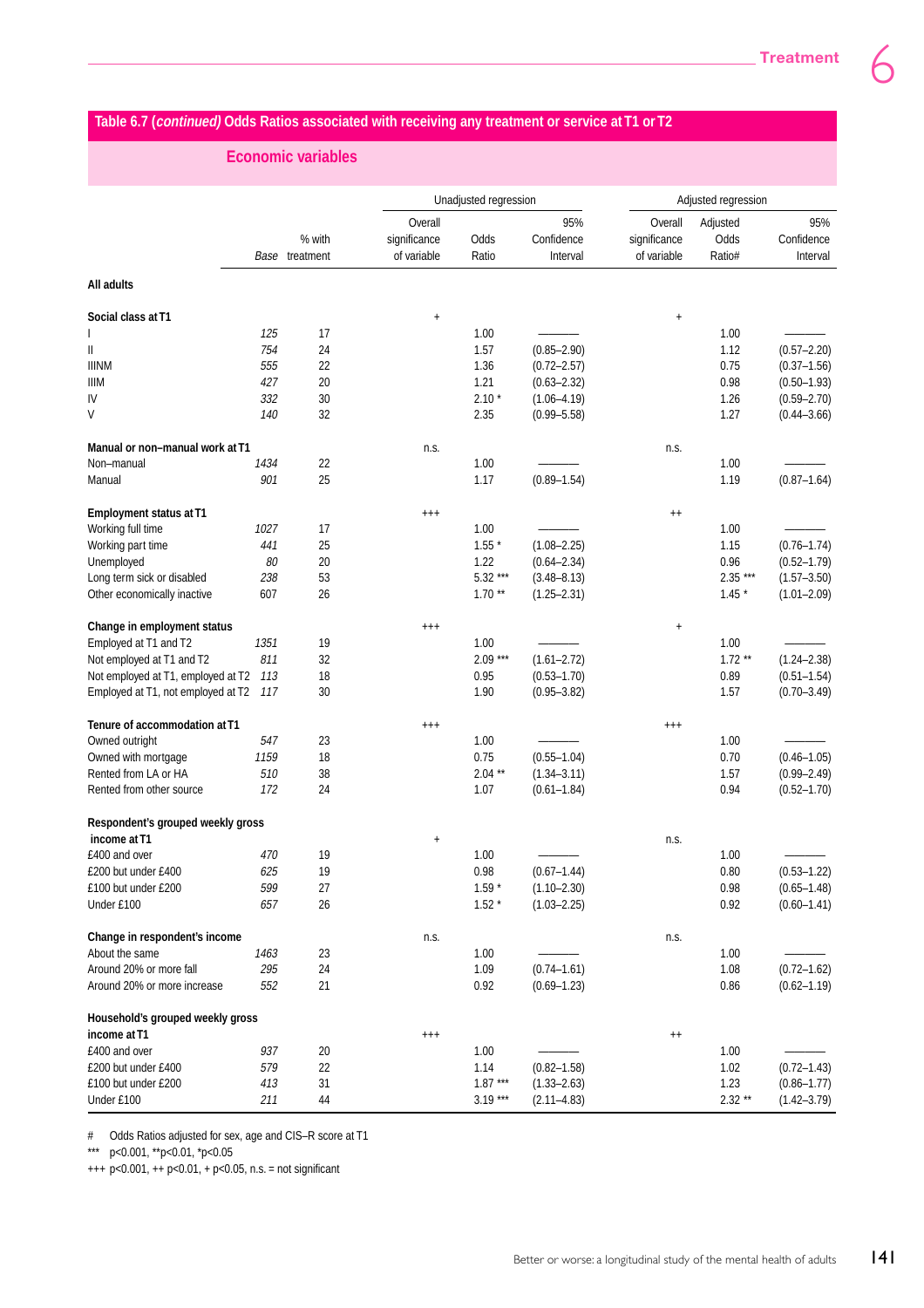#### **Table 6.8 Association between recovery from common mental disorder and treatment**

|                                        |             |                                         |                                        | Unadjusted regression |                               | Adjusted regression                    |                            |                               |
|----------------------------------------|-------------|-----------------------------------------|----------------------------------------|-----------------------|-------------------------------|----------------------------------------|----------------------------|-------------------------------|
|                                        | Base        | % with<br>recovery                      | Overall<br>significance<br>of variable | Odds<br>Ratio         | 95%<br>Confidence<br>Interval | Overall<br>significance<br>of variable | Adjusted<br>Odds<br>Ratio# | 95%<br>Confidence<br>Interval |
| <b>Received treatment</b>              |             |                                         | $^{+++}$                               |                       |                               | n.s.                                   |                            |                               |
| No                                     | 495         | 55                                      |                                        | 1.00                  |                               |                                        | 1.00                       |                               |
| Yes                                    | 255         | 38                                      |                                        | $0.49***$             | $(0.35 - 0.70)$               |                                        | 0.88                       | $(0.59 - 1.32)$               |
| # Adjusted for the following variables |             |                                         |                                        |                       |                               |                                        |                            |                               |
| Sex                                    | CIS-R score |                                         |                                        |                       |                               |                                        |                            |                               |
| Age (grouped)                          |             | Stressful life events prior to T1       |                                        |                       |                               |                                        |                            |                               |
| Economic activity status               |             | Stressful life events between T1 and T2 |                                        |                       |                               |                                        |                            |                               |
| Ethnicity                              |             |                                         |                                        |                       |                               |                                        |                            |                               |
| <b>Marital status</b>                  |             |                                         |                                        |                       |                               |                                        |                            |                               |

\*\*\* p<0.001, \*\*p<0.01, \*p<0.05

 $+++ p<0.001, ++ p<0.01, + p<0.05, n.s. = not significant$ 

#### **Table 6.9 Relationship between level of functioning assessed on the Need for Care Assessment and the diagnostic categories obtained in the baseline interviews**

|                                     |             | CIS-R diagnostic categories |                       |  |  |  |
|-------------------------------------|-------------|-----------------------------|-----------------------|--|--|--|
|                                     | Depressive* | Anxiety**                   | Alcohol<br>dependence |  |  |  |
|                                     | %           | %                           | %                     |  |  |  |
| <b>NFCAS-C Level of functioning</b> |             |                             |                       |  |  |  |
| No problem                          | 54          | 43                          | 49                    |  |  |  |
| Past problem                        |             | 13                          | 1                     |  |  |  |
| Current problem                     | 38          | 42                          | 46                    |  |  |  |
| Insufficient information            | 2           | 2                           | 3                     |  |  |  |
| Bases                               | 123         | 86                          | 71                    |  |  |  |

\* Depressive episode and mixed anxiety and depression.

\*\* All other CIS-R diagnostic categories.

#### **Table 6.10 Level of functioning and primary need status with respect to common mental disorders (depression, anxiety/obsession or adjustment disorder) assessed in telephone interviews**

## **by CIS-R score at T1**

|                                  |         | CIS-R score at T1 |           |      |       |  |  |
|----------------------------------|---------|-------------------|-----------|------|-------|--|--|
|                                  |         |                   |           | 18   |       |  |  |
|                                  |         |                   |           | and  |       |  |  |
|                                  | $0 - 5$ | $6 - 11$          | $12 - 17$ | over | Total |  |  |
|                                  | %       | %                 | %         | %    | %     |  |  |
| <b>CMD: level of functioning</b> |         |                   |           |      |       |  |  |
| No problem or mild problem       | [3]     | 26                | 36        | 17   | 26    |  |  |
| Past problem or likely problem   | [5]     | 31                | 14        | 19   | 21    |  |  |
| Current significant problem      | [4]     | 41                | 49        | 64   | 52    |  |  |
| Insufficient information         |         | 2                 | 1         |      | 1     |  |  |
| <b>CMD: Primary need status</b>  |         |                   |           |      |       |  |  |
| No need                          | [3]     | 28                | 38        | 18   | 28    |  |  |
| Met need                         | [7]     | 54                | 26        | 36   | 38    |  |  |
| Some unmet need                  | $[2]$   | 11                | 15        | 24   | 17    |  |  |
| No meetable need                 |         | 7                 | 22        | 22   | 17    |  |  |
| Base*                            | 12      | 54                | 88        | 88   | 242   |  |  |

\* People who had a common mental disorder at T1 or with no disorder but in receipt of psychotropic medication or psychological therapy.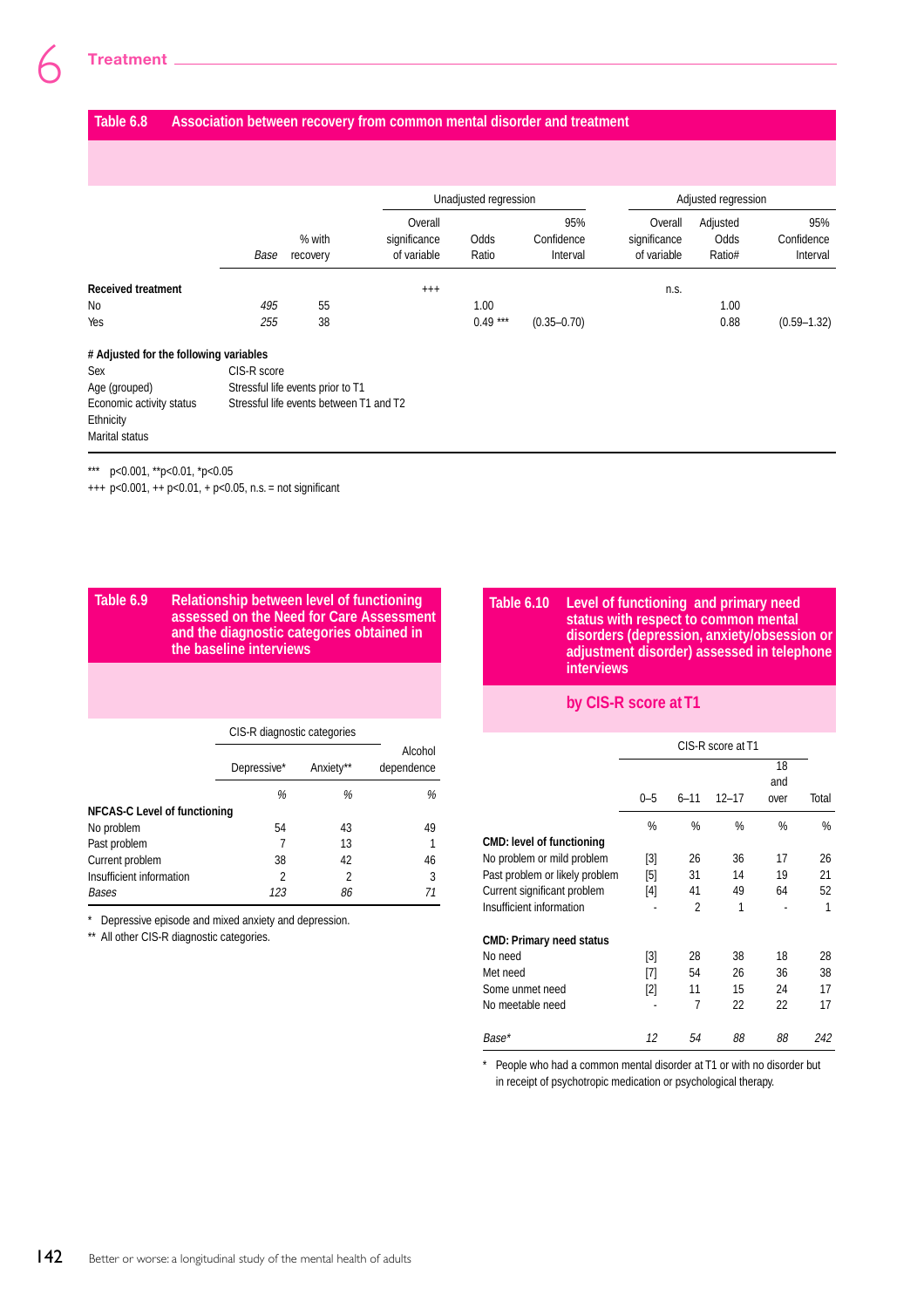#### **Table 6.11 Level of functioning and assessed need with respect to alcohol problems assessed in telephone interviews**

#### **by level of alcohol problem at T1**

|                             |              | Level of alcohol problem |              |                |
|-----------------------------|--------------|--------------------------|--------------|----------------|
|                             |              | Hazardous                |              |                |
|                             |              | drinking no              |              |                |
|                             |              | dependence               | Alcohol      |                |
|                             | No problem   | (AUDIT score             | dependence   |                |
|                             | (AUDIT       | >7 & SAD-Q               | $(SAD-Q)$    |                |
|                             | score of 0-7 | score $0-3$ )            | score $4+$ ) | Total          |
|                             | %            | %                        | %            | %              |
| Alcohol problem: level      |              |                          |              |                |
| of functioning              |              |                          |              |                |
| No problem or mild          |              |                          |              |                |
| problem                     | 98           | 65                       | 49           | 83             |
| Past problem or likely      |              |                          |              |                |
| problem                     | 1            | 8                        | 1            | 2              |
| Current significant problem | 1            | 28                       | 46           | 15             |
| Insufficient information    |              |                          | 3            | 1              |
| Alcohol problem:            |              |                          |              |                |
| primary need status         |              |                          |              |                |
| No need                     | 98           | 65                       | 52           | 83             |
| Met need                    | 1            | 8                        | 6            | 3              |
| Some unmet need             |              | 2                        | 6            | $\overline{2}$ |
| No meetable need            | 1            | 25                       | 37           | 12             |
| Base                        | 193          | 40                       | 71           | 304            |

#### **Table 6.12 GP consultations for mental or emotional problems in the 2 weeks prior to T1 or between T1 and T2**

#### **by level of functioning and assessed need for treatment for common mental disorders**

|                     | Level of functioning             |                                      |                                   |                             |       |  |  |
|---------------------|----------------------------------|--------------------------------------|-----------------------------------|-----------------------------|-------|--|--|
|                     | No problem<br>or mild<br>problem | Past problem<br>or likely<br>problem | Current<br>significant<br>problem | Insufficient<br>information | Total |  |  |
|                     | $\%$                             | $\%$                                 | $\%$                              | $\%$                        | $\%$  |  |  |
| <b>Consulted GP</b> |                                  |                                      |                                   |                             |       |  |  |
| No                  | 88                               | 51                                   | 54                                | $[2]$                       | 63    |  |  |
| Yes                 | 12                               | 49                                   | 46                                |                             | 37    |  |  |
| Base                | 64                               | 51                                   | 125                               | $\overline{c}$              | 242   |  |  |
|                     |                                  | Primary need                         |                                   |                             |       |  |  |
|                     |                                  |                                      | Some                              | No meetable                 |       |  |  |
|                     | No need                          | Met need                             | unmet need                        | need                        | Total |  |  |
|                     | $\%$                             | $\%$                                 | $\%$                              | %                           | $\%$  |  |  |
| <b>Consulted GP</b> |                                  |                                      |                                   |                             |       |  |  |
| No                  | 84                               | 45                                   | 55                                | 76                          | 63    |  |  |
| Yes                 | 16                               | 55                                   | 45                                | 24                          | 37    |  |  |
| Base                | 67                               | 91                                   | 42                                | 42                          | 242   |  |  |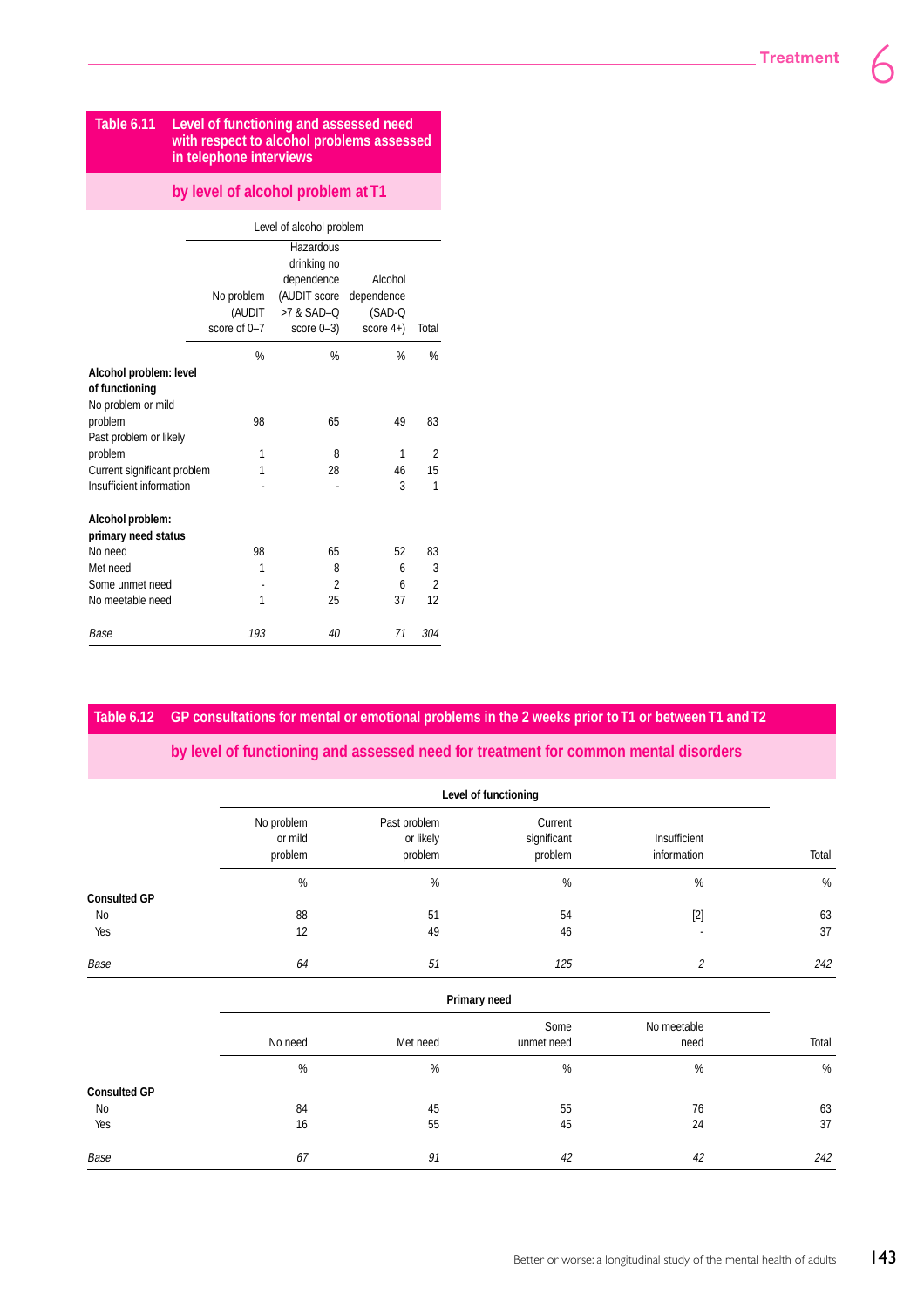## **Table 6.13 GP consultations for mental or emotional problems in the 2 weeks prior to T1 or between T1 and T2**

## **by level of functioning and assessed need for treatment for alcohol problems**

|                     |                                  | Alcohol problems: Level of functioning                                                                                                                                                                                 |                                  |                             |       |  |  |  |
|---------------------|----------------------------------|------------------------------------------------------------------------------------------------------------------------------------------------------------------------------------------------------------------------|----------------------------------|-----------------------------|-------|--|--|--|
|                     | No problem<br>or mild<br>problem | Past problem<br>or likely<br>problem                                                                                                                                                                                   | Current<br>significan<br>problem | Insufficient<br>information | Total |  |  |  |
|                     | %                                | $\%$                                                                                                                                                                                                                   | $\%$                             | %                           | %     |  |  |  |
| <b>Consulted GP</b> |                                  |                                                                                                                                                                                                                        |                                  |                             |       |  |  |  |
| No                  | 65                               | $[4]$                                                                                                                                                                                                                  | 87                               | $[2]$                       | 69    |  |  |  |
| Yes                 | 35                               | $[1] % \includegraphics[width=0.9\columnwidth]{figures/fig_10.pdf} \caption{The figure shows the number of times on the right panel. The left panel shows the number of times on the right panel.} \label{fig:time} %$ | 13                               |                             | 31    |  |  |  |
| Base                | 252                              | 5                                                                                                                                                                                                                      | 46                               | 2                           | 305   |  |  |  |

#### **Alcohol problems: Primary need**

|                           | No need | Met need | Some<br>unmet<br>need | <b>No</b><br>meetable<br>need | Total |
|---------------------------|---------|----------|-----------------------|-------------------------------|-------|
|                           | $\%$    | %        | %                     | %                             | %     |
| <b>Consulted GP</b><br>No | 65      | $[5]$    | [5]                   | 92                            | 69    |
| Yes                       | 35      |          | $\blacksquare$        | 8                             | 31    |
| Base                      | 254     | 9        | 5                     | 37                            | 305   |

#### **Table 6.14 Assessment of levels of delivery of different types of care for those assessed as having current, past or likely depressive symptoms**

|                                  |                | Types of care for depressive symptoms |                      |                    |                    |                |     |       |  |
|----------------------------------|----------------|---------------------------------------|----------------------|--------------------|--------------------|----------------|-----|-------|--|
|                                  | Assessment     | Support                               | Cognitive<br>therapy | Psycho-<br>therapy | Marital<br>therapy | Medication     | ECT | Other |  |
|                                  | $\%$           | $\%$                                  | $\%$                 | $\frac{0}{0}$      | $\%$               | $\%$           | %   | %     |  |
| Not appropriate and not given    | 53             | 19                                    | 69                   | 85                 | 94                 | 17             | 97  | 98    |  |
| Appropriate and effective        | 24             | 31                                    |                      | 2                  |                    | 39             | 2   | 2     |  |
| Appropriate and partly effective | 12             | 13                                    | 3                    |                    | ٠                  | 15             |     |       |  |
| Non compliance                   |                | 5                                     |                      |                    | ٠                  | 5              |     |       |  |
| Ineffective                      |                |                                       |                      |                    |                    |                |     |       |  |
| Rejection of idea of treatment   | $\overline{7}$ | 19                                    | 14                   | 6                  | 2                  | 20             |     |       |  |
| Overprovision                    |                |                                       |                      |                    |                    |                |     |       |  |
| Appropriate but not given        | 3              | 11                                    | 13                   | 2                  | 2                  | $\overline{2}$ |     |       |  |
| Not known                        |                |                                       |                      | 2                  | 4                  | 2              |     |       |  |
| Base                             | 124            | 124                                   | 124                  | 124                | 124                | 124            | 124 | 124   |  |